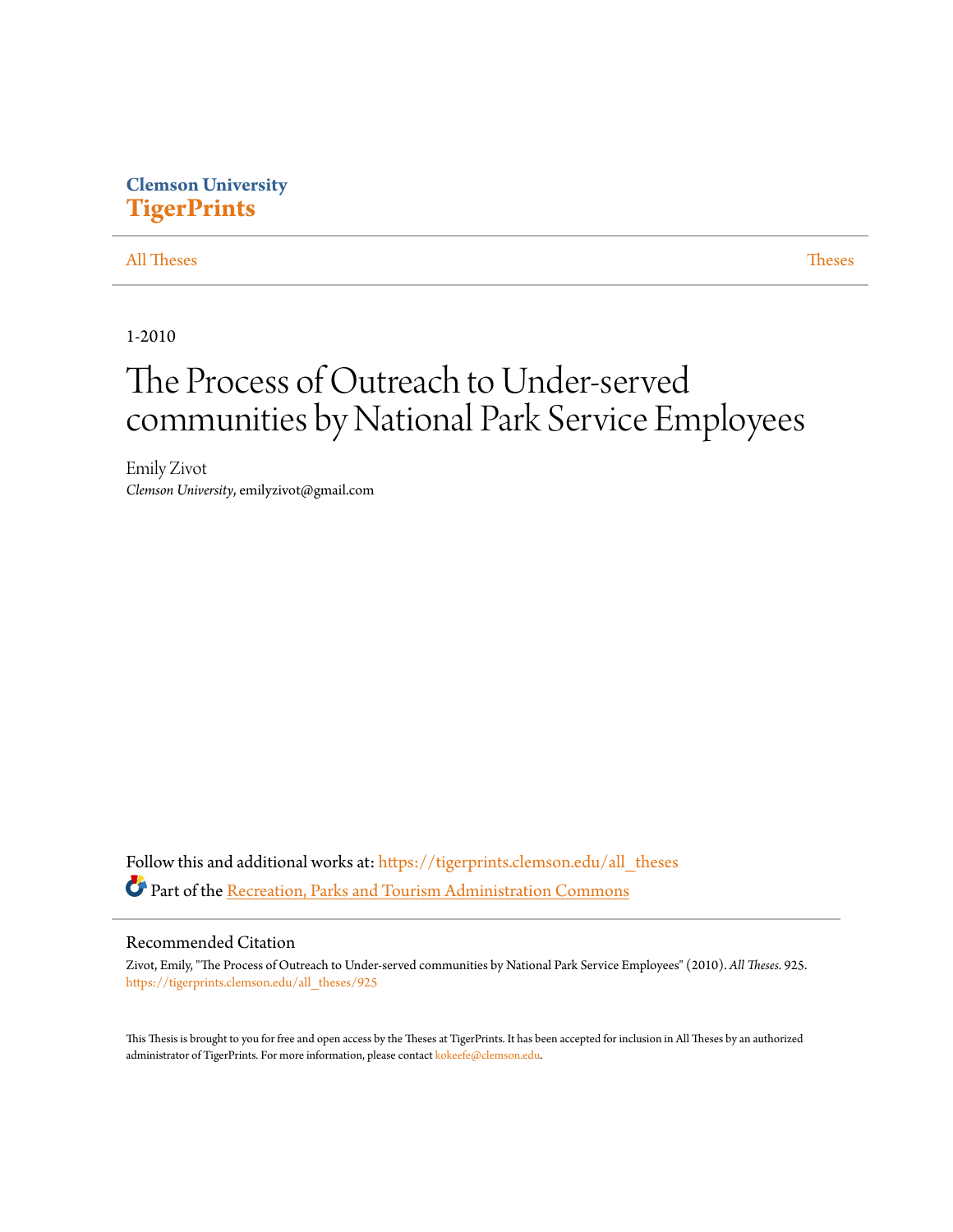### THE PROCESS OF OUTREACH TO UNDER-SERVED COMMUNITIES BY NATIONAL PARK SERVICE EMPLOYEES

A Thesis Presented to the Graduate School of Clemson University

In Partial Fulfillment of the Requirements for the Degree Master of Science Parks, Recreation, and Tourism Management

> by Emily Zivot August 2010

Accepted by: Dr. Elizabeth Baldwin, Committee Chair Dr. Francis A. McGuire Dr. Dorothy L. Schmalz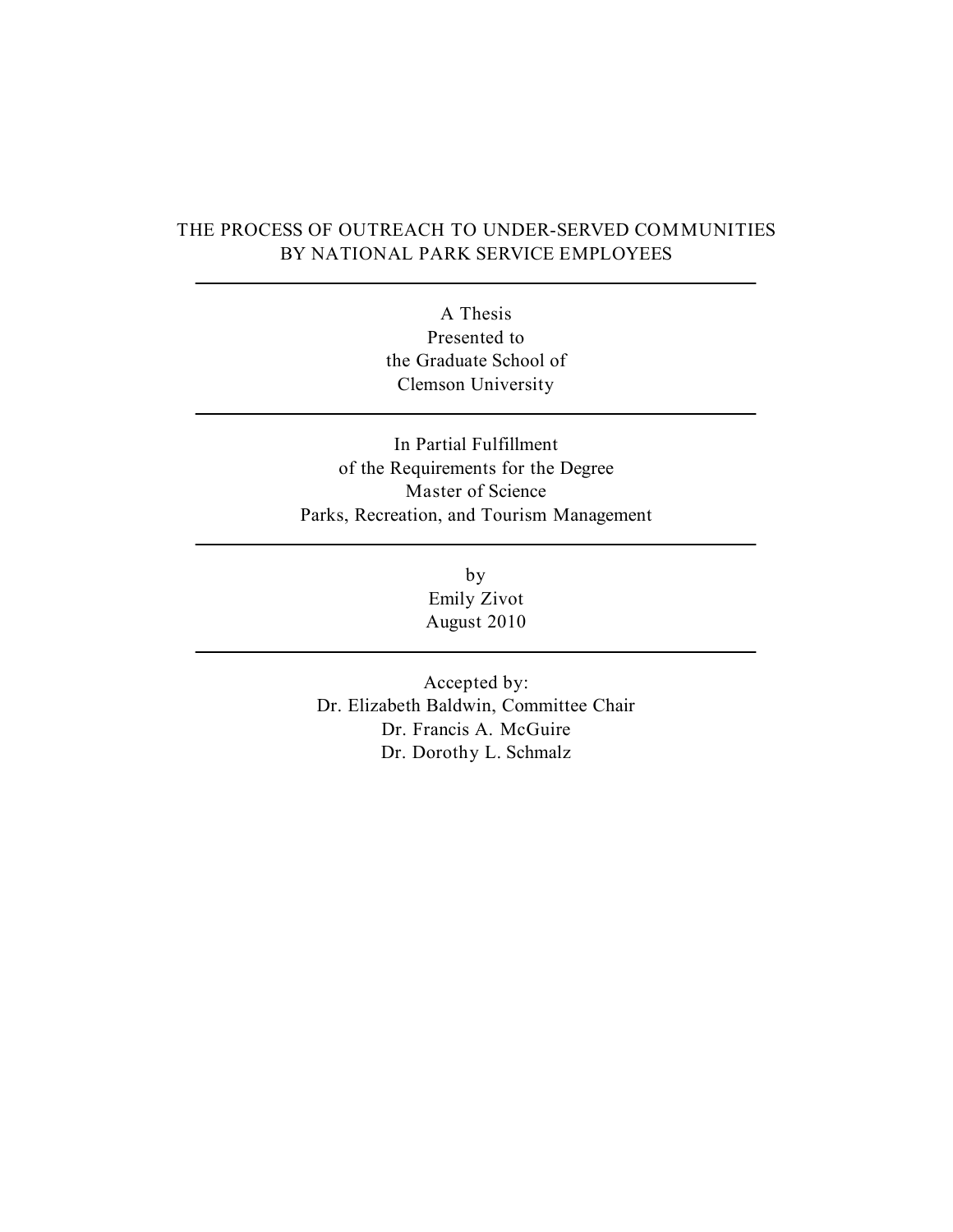### ABSTRACT

The National Park Service (NPS) has recognized a need to conduct outreach to people from communities that it recognizes as underserved. This paper offers an examination of outreach programs that were included in a "best practices" database by the NPS. Primary data for this study came from interviews, recorded and transcribed, with two groups of experts: NPS employees who developed or conducted outreach programs and senior managers in the NPS. Unlike traditional park programming, outreach programs are designed with non-visitors in mind. Outreach programs are supported by different rationales, have different goals, employ different methods, and offer different challenges than traditional programming. The following five themes were developed from interview data: 1) The rationale for outreach is often based on a desire to create healthy participants, not just healthy parks; 2) The goal of outreach is to create a sense of community between park employees and people who have not traditionally used parks; 3) Outreach uses methods that provide opportunities for person-to-person instead of person-to-resource connections; 4) Outreach is challenging because it can be a risky, uncomfortable experience for those conducting it; and 5) The way that the national park idea manifests is transformed during the process of outreach. Outreach offers a subtle solution to the "problem" of non-Anglo under participation.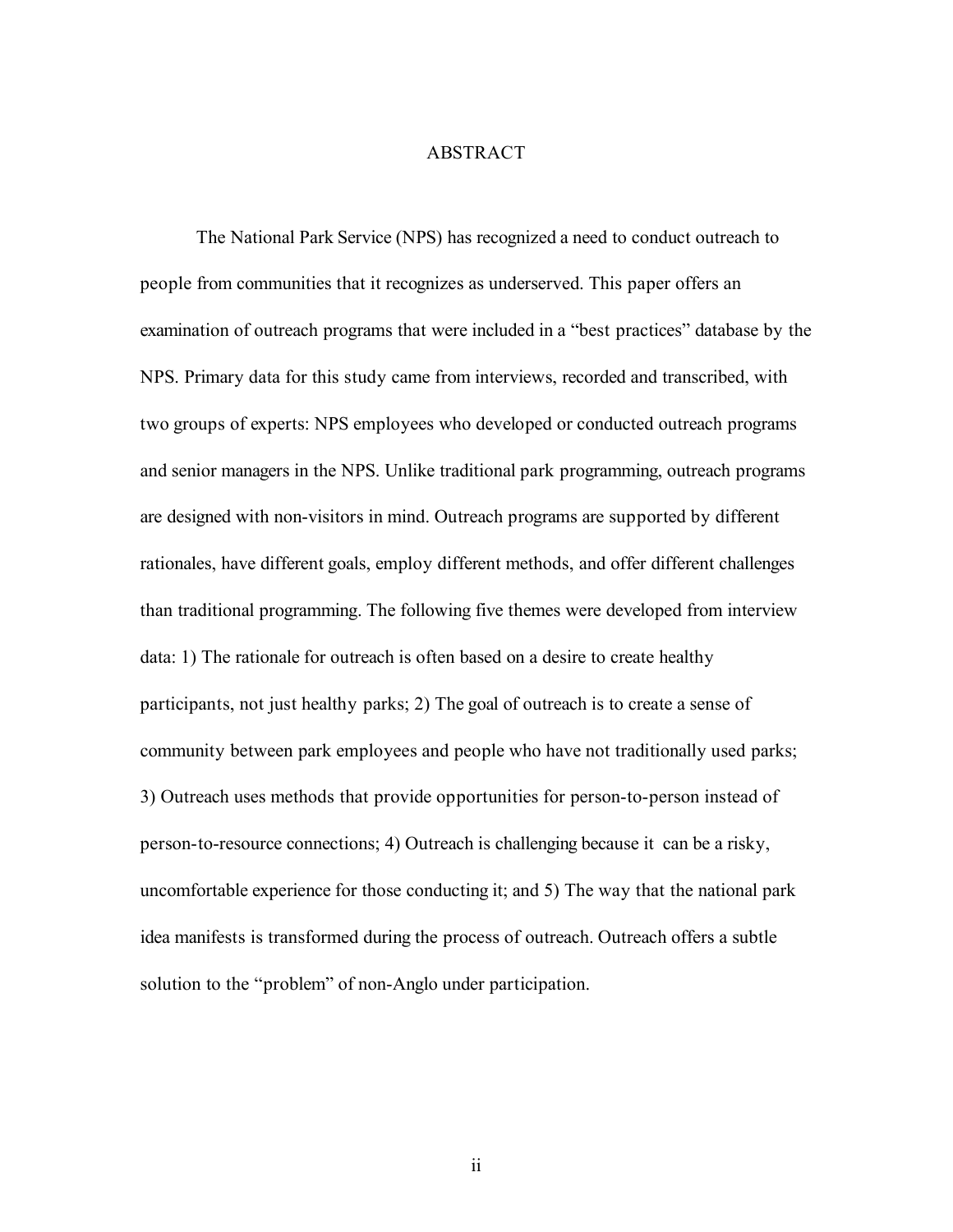### ACKNOWLEDGEMENTS

The author would like to thank Dr. Robert Bixler for his insight into environmental interpretation.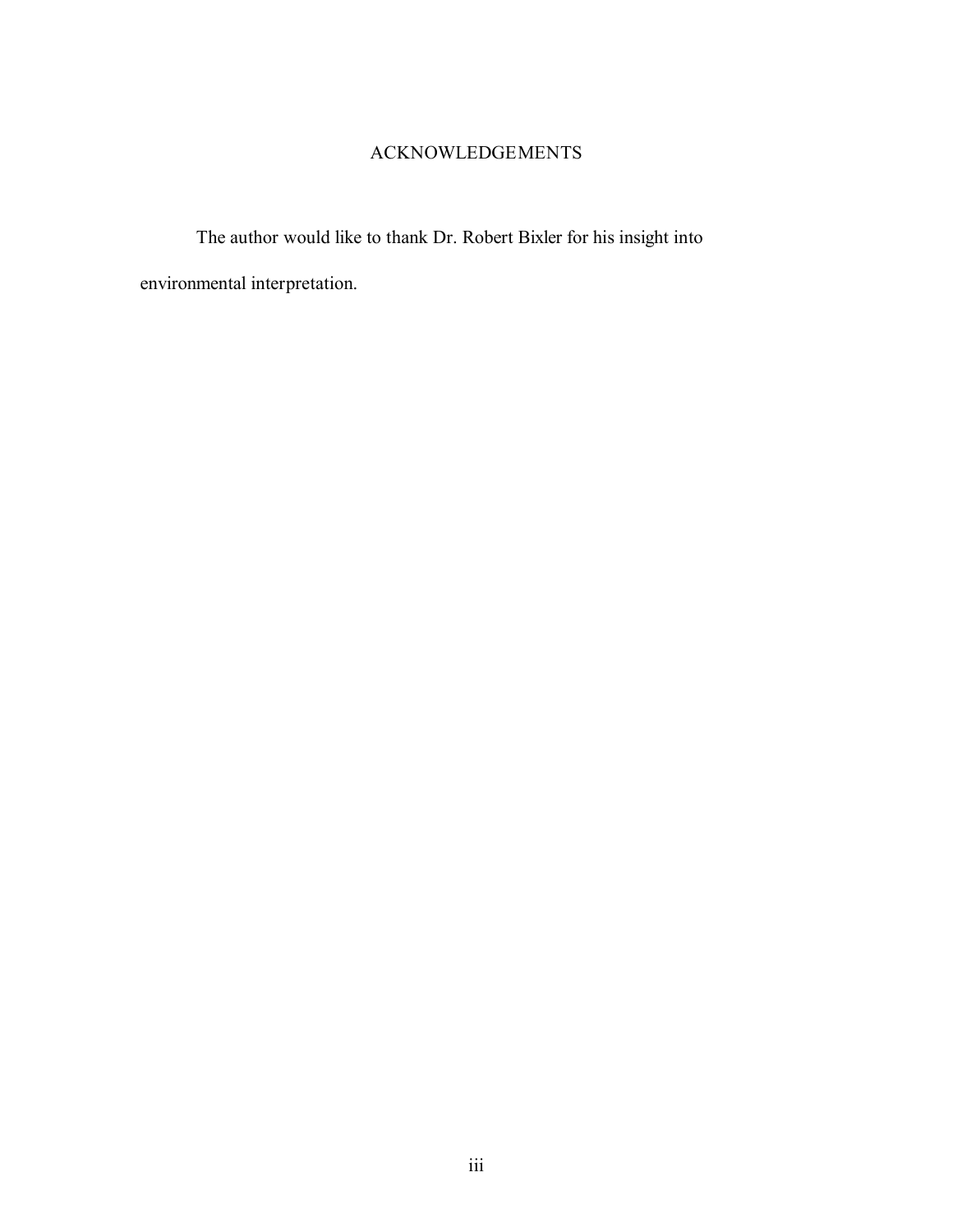## TABLE OF CONTENTS

|                                                                                                                                                                                                                                                                                                                            | Page     |
|----------------------------------------------------------------------------------------------------------------------------------------------------------------------------------------------------------------------------------------------------------------------------------------------------------------------------|----------|
|                                                                                                                                                                                                                                                                                                                            |          |
|                                                                                                                                                                                                                                                                                                                            |          |
|                                                                                                                                                                                                                                                                                                                            |          |
|                                                                                                                                                                                                                                                                                                                            |          |
|                                                                                                                                                                                                                                                                                                                            |          |
|                                                                                                                                                                                                                                                                                                                            |          |
| 1. The rationale for outreach is often based on a<br>desire to create healthy participants, not just healthy<br>parks<br>2. The goal of outreach is to create a sense of<br>community between park employees and people<br>who have not traditionally visited parks<br>3. Outreach uses methods that provide opportunities | 15<br>16 |
| for person-to-person instead of person-to-resource<br>connections                                                                                                                                                                                                                                                          | 19       |
| 4. Outreach is challenging because it can be a risky,<br>uncomfortable experience for those conducting it<br>5. The way that the national park idea manifests is                                                                                                                                                           | 22       |
| transformed during the process of outreach                                                                                                                                                                                                                                                                                 | 23       |
|                                                                                                                                                                                                                                                                                                                            | 25       |
|                                                                                                                                                                                                                                                                                                                            |          |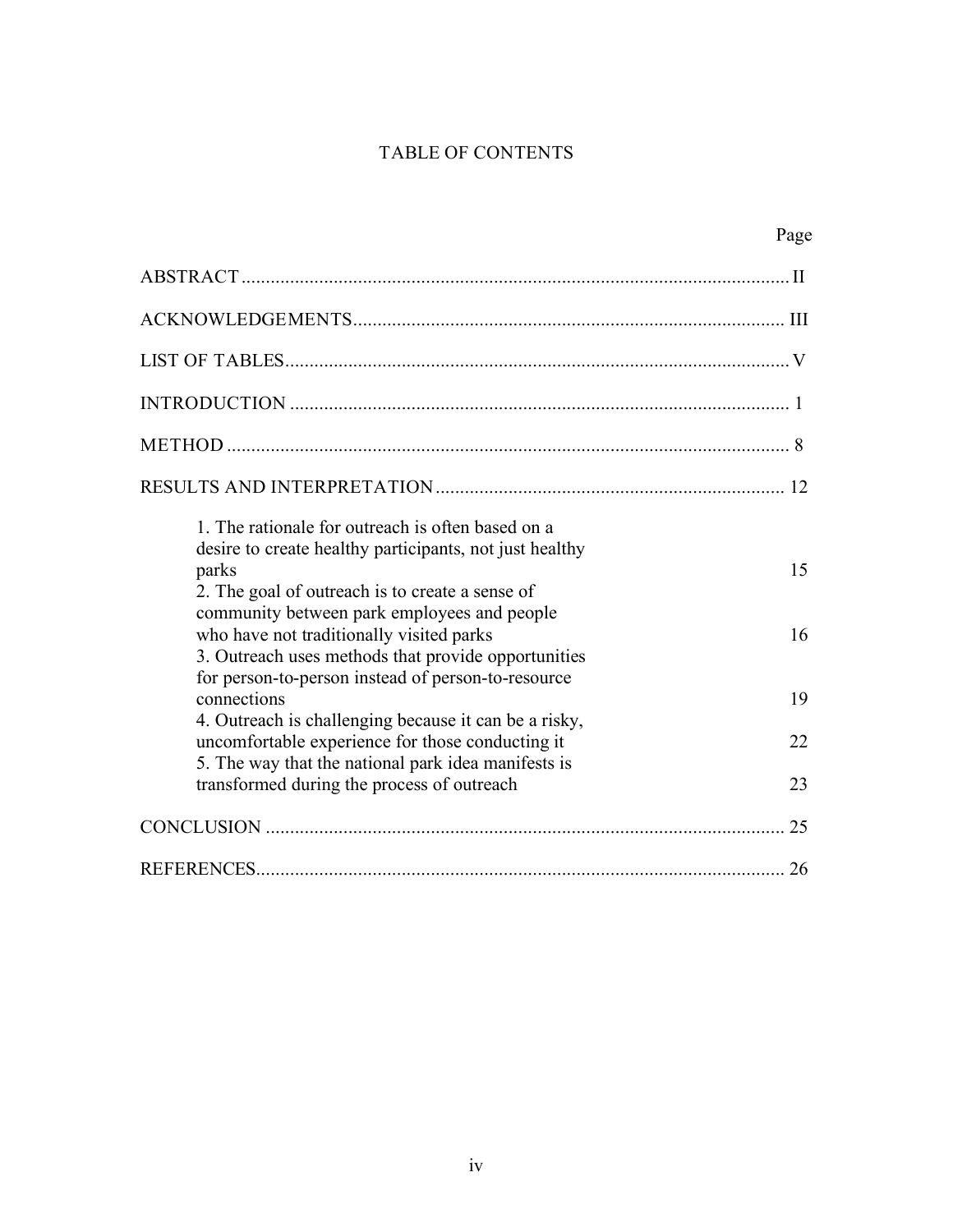## LIST OF TABLES

| Page |
|------|
|      |
|      |
|      |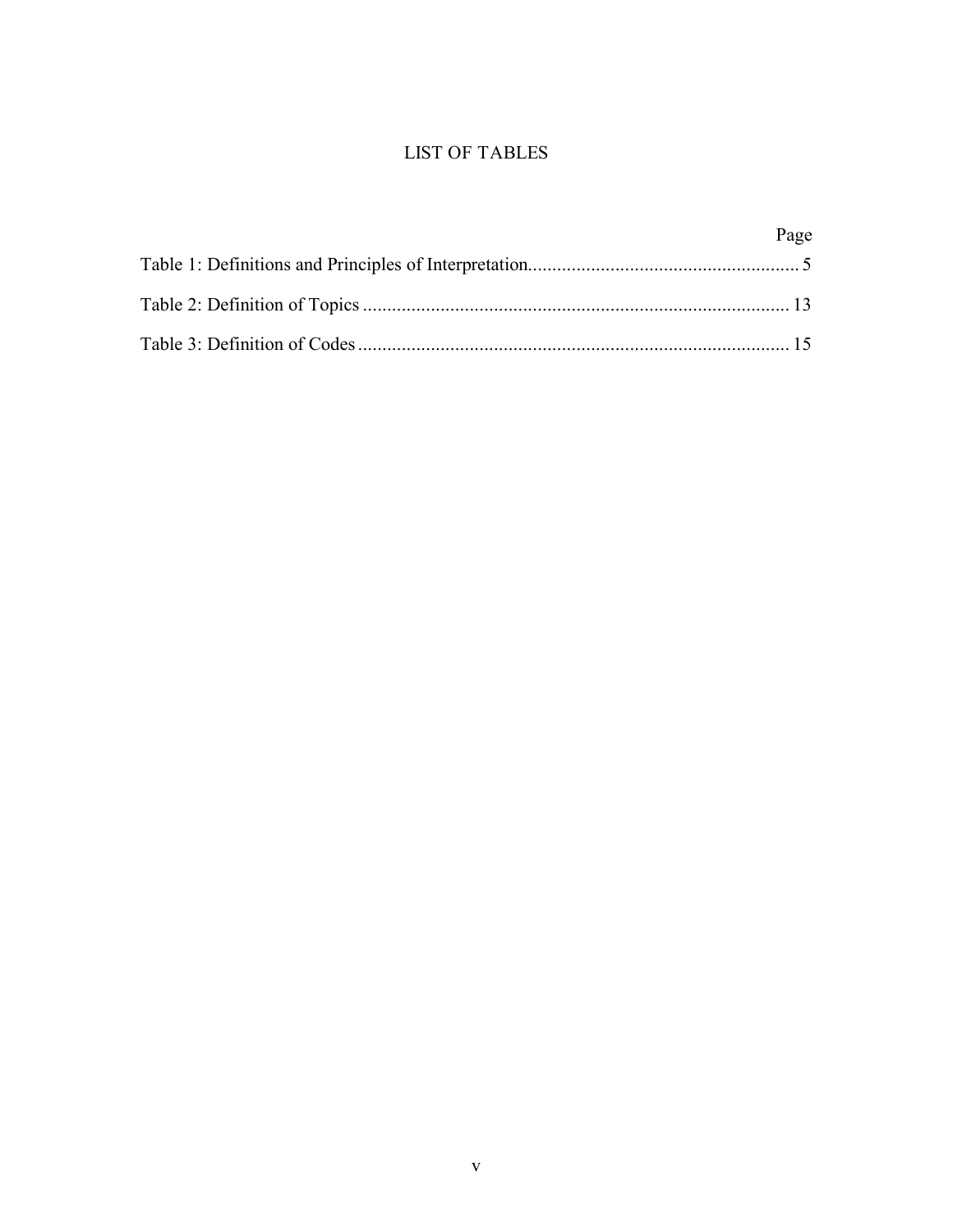### INTRODUCTION

The National Park Service (NPS) has been more successful in serving people from Anglo backgrounds than people from other racial and ethnic backgrounds. During the 1960s, critics noted that most parks were only accessible to upper and middle class Anglos who could afford to travel long distances to reach them (Runte, 1997). Hostile attitudes and segregation made long-distance travel particularly difficult for minorities (Erickson, 2001). Likewise, the resources preserved in parks and the themes developed to interpret them traditionally reflected a European-American male perspective (Brown, 2001). Until recently, most parks and protected areas only offered interpretive media in English. Perhaps because of these factors many studies have documented higher visitation rates to national parks by Anglos than by people from other racial and ethnic communities (Floyd, 1999; Gramann, 1996; Solop, Hagen, & Ostergren, 2003).

Articles that review research into the relationship between race and ethnicity and use of parks and protected areas describe several theoretical explanations for "underparticipation" (Floyd, 1998; Floyd, 1999; Floyd, Bocarro, & Thompson, 2008; Gramann, 1996; Shinew et al., 2006). Washburn's (1978) marginality and ethnicity hypotheses provide a theoretical framework for many studies. The marginality hypothesis asserts that historical discrimination led to fewer economic resources for minorities, constraining their participation in wildland recreation. The ethnicity hypothesis asserts that cultural differences explain minority use or under-use of parks and protected areas. Researchers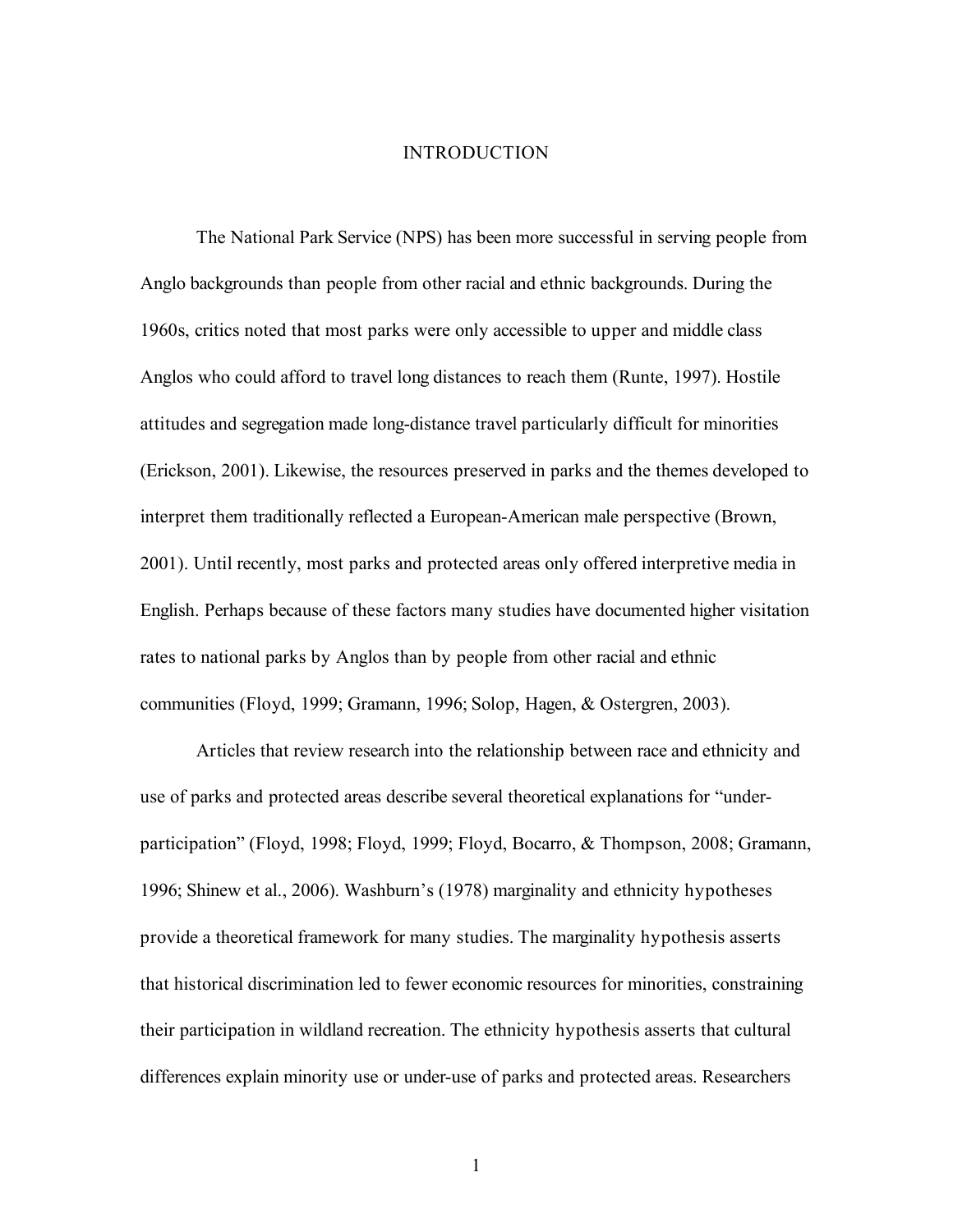have called for investigations into the possibility that perceived discrimination also constrains minority participation in outdoor recreation (Floyd, 1998; Shinew et al., 2006). Each of these theories implies that non-Anglos are not free to use parks and protected areas the way they would absent some limiting factor such as economic resources, cultural identity, or perceived discrimination.

The leaders of environmental groups and land management agencies also seem to see the relationship between non-Anglos and outdoor recreation as problematic. Former NPS Director Fran Mainella (personal communication, February 17, 2009), former Audubon Society President John Flicker (Sahagun, 2007), and former Sierra Club Executive Director Michael Fischer (Lage & Fischer, 1997) all expressed a commitment to become more relevant to people from diverse racial and ethnic backgrounds. Current planning documents from each organization call for more involvement with non-Anglo communities (National Audubon Society, 2007; National Park Service, 2005; Sierra Club, 2008).

The success of parks and protected areas depends on their ability to garner public support. Many of these areas are administered by public and non-profit land management agencies that must persuade legislative bodies or donors that their work is important enough to fund. Others raise all or part of their revenue from visitor use fees. If these agencies cannot provide a convincing case that their work is relevant to their constituents' needs, they will be unable to compete for scarce resources. Parks and protected areas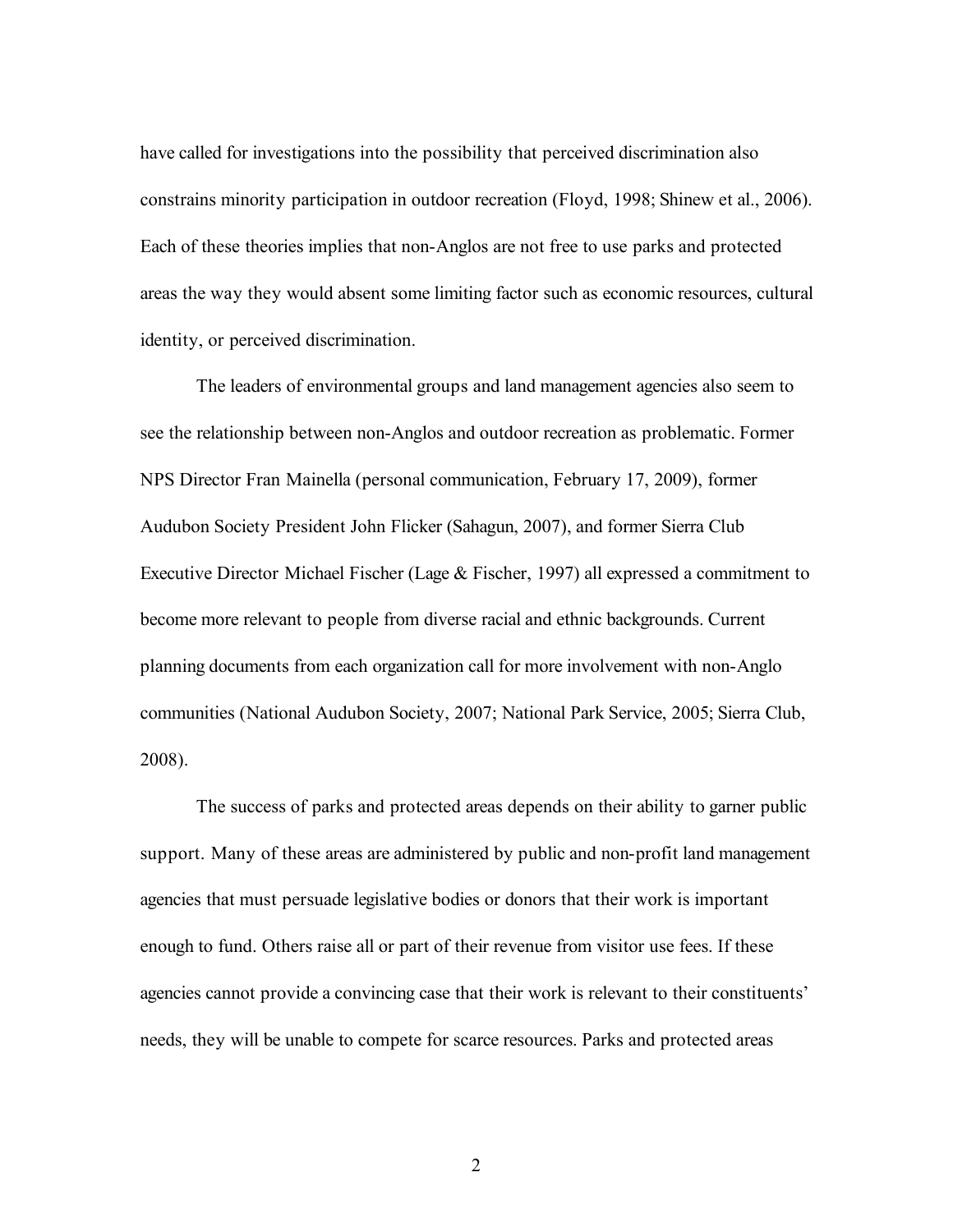must remain visible, be perceived as providing a valuable benefit to society, and appeal to their constituents' sense of ownership. This relevance ensures that legislators, donors, and potential visitors will feel responsible for providing adequate funding.

The NPS organized a Second Century Commission to develop a vision for its next 100 years. The commission recently published a report that describes a desire to bridge the gap between the way that non-Anglos currently relate to parks and the way that the agency would like for them to relate to parks (2010). According to its report, "A sustained commitment to training, community outreach, and programs that authentically tell the stories of our country and connections to our resources must become part of the Service's ongoing practices and values for this to be achieved" (7). Other management documents state that the agency:

"Must explore new and innovative approaches to inform a diverse constituency, many of whom may never set foot inside a park's boundaries. A planned outreach program will be employed to firmly establish each park as part of the local, national, and global community. Clear objectives and tangible outcomes must be developed and measured over time" (National Park Service, 2006).

Outreach is the NPS's answer to the "problem" of its current relationship with people from non-Anglo communities.

But outreach is uncharted territory for the NPS. The agency has developed an entire Interpretive Development Plan around its relationship with visitors (National Park Service, 2010). The plan includes well defined standards for informal interpretation,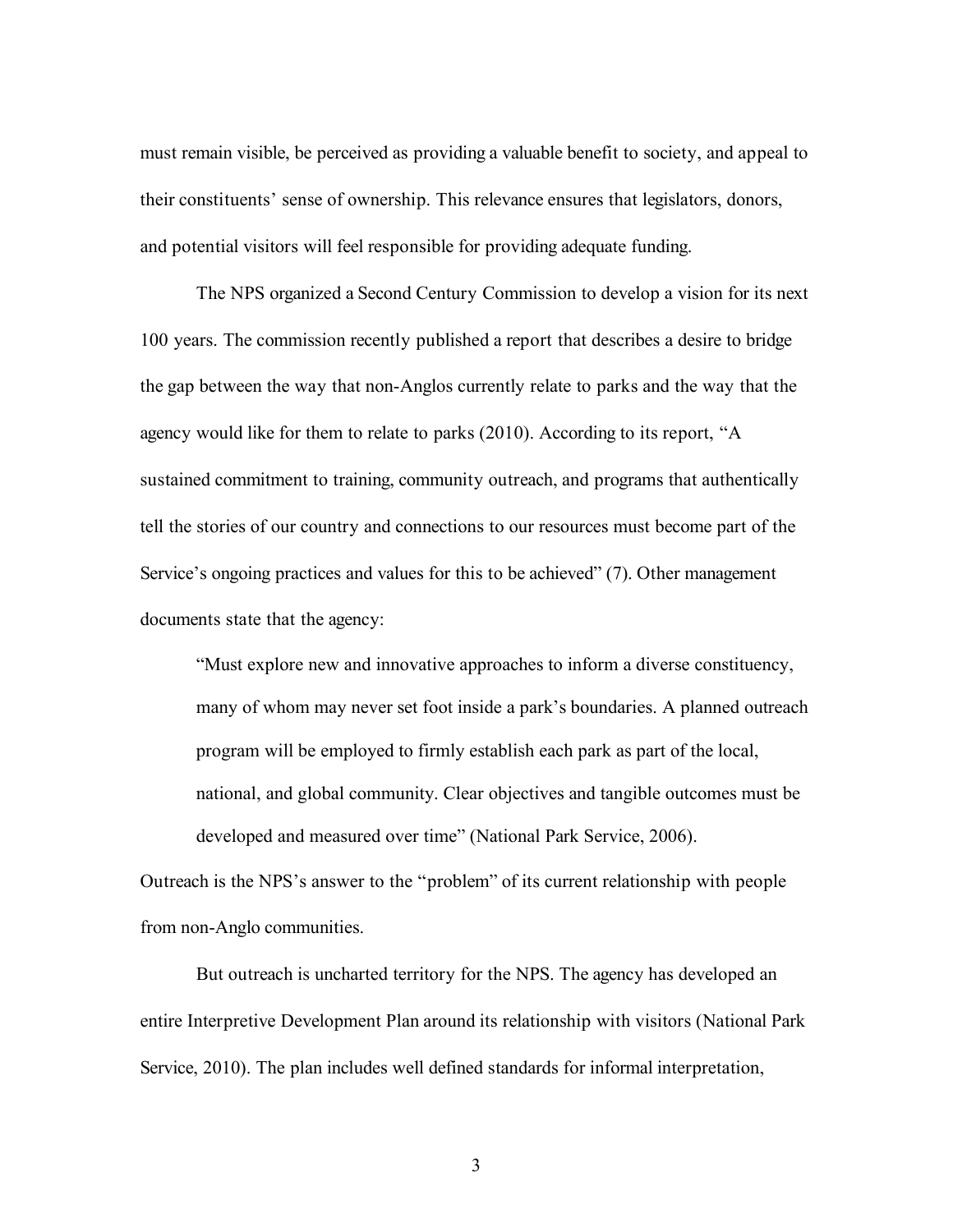formal interpretation, curriculum-based education, and interpretive media. Its standards are based on a combination of its mission and a wealth of literature on the process of interpreting park resources (see Table 1).

A definition and standards for outreach programs are conspicuously absent from the Interpretive Development Plan. For the purposes of this study a program qualified as outreach if its primary audience is an under-served community. Specifically, this study focuses on programs tailored for people from traditionally under-served racial or ethnic communities.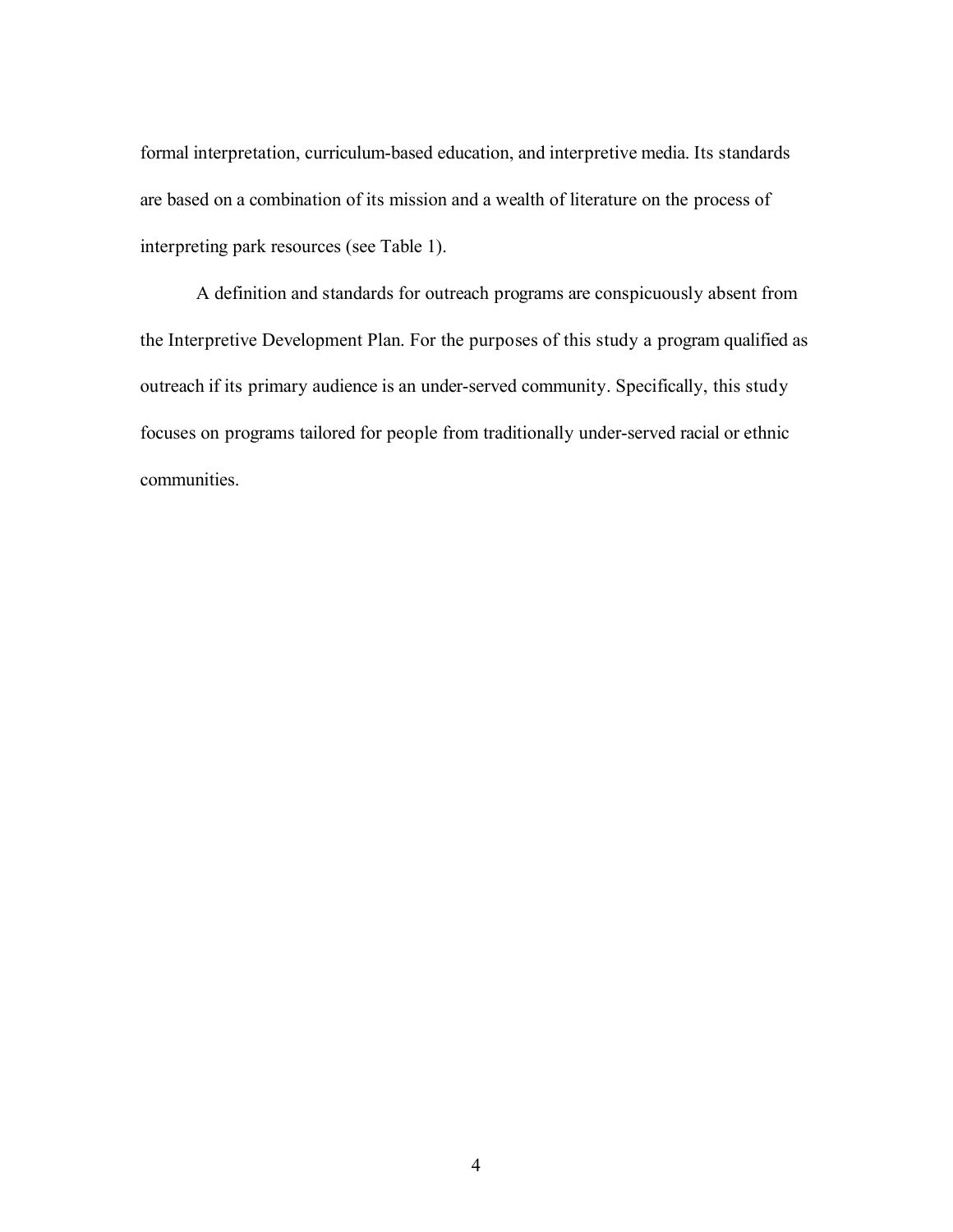| Author                              | Definition                                                                                                                                                                                                                              | Principles                                                                                                                                                                                                                                                                                   |
|-------------------------------------|-----------------------------------------------------------------------------------------------------------------------------------------------------------------------------------------------------------------------------------------|----------------------------------------------------------------------------------------------------------------------------------------------------------------------------------------------------------------------------------------------------------------------------------------------|
| Tilden (1977)                       | "an educational activity which aims to<br>reveal meanings and relationships through<br>the use of original objects, by firsthand<br>experience, and by illustrative media,<br>rather than simply to communicate factual<br>information" | 1. Interpretation must relate to the<br>personality or experience of the visitor                                                                                                                                                                                                             |
|                                     |                                                                                                                                                                                                                                         | 2. "Interpretation is revelation based upon<br>information," not information as such                                                                                                                                                                                                         |
|                                     |                                                                                                                                                                                                                                         | 3. "Interpretation is an art which combines<br>many arts"                                                                                                                                                                                                                                    |
|                                     |                                                                                                                                                                                                                                         | 4. "The chief aim of interpretation is not<br>instruction, but provocation."                                                                                                                                                                                                                 |
|                                     |                                                                                                                                                                                                                                         | 5. "Interpretation should aim to present a<br>whole rather than a part and must address<br>itself to the whole man rather than any<br>phase."                                                                                                                                                |
|                                     |                                                                                                                                                                                                                                         | 6. Interpretation for children should follow<br>a wholly different approach than<br>interpretation for adults                                                                                                                                                                                |
| Ham (1992)                          | "an approach to communicating"                                                                                                                                                                                                          | "interpretation must be enjoyable, relevant,<br>organized, have a theme"                                                                                                                                                                                                                     |
| Lewis (1981)                        | "the bringing together of a unique<br>interpreter, a unique visitor, and a unique<br>world, all of which are in the process of<br>change"                                                                                               |                                                                                                                                                                                                                                                                                              |
| NAI (Brochu<br>& Merriman,<br>2008) | "a mission-based communication process<br>that forges emotional and intellectual<br>connections between the interests of the<br>audience and the inherent meanings in the<br>resource"                                                  | Interpretation must be enjoyable, relevant,<br>organized, have a theme, have a purpose<br>and require you (the interpreter)                                                                                                                                                                  |
| NPS (Larsen,<br>2003)               | "to establish the value of preserving park<br>resources by helping audiences discover<br>the meanings and significance associated<br>with those resources"                                                                              | $(KA + KR)$ x AT = IO where<br>$KA =$ Knowledge of the Audience<br>$KR =$ Knowledge of the Resource<br>$AT =$ Appropriate Interpretive Techniques<br>$IO = Interpretive \; Opportunities$<br>Themes are best when they connect a<br>tangible object to an intangible or universal<br>concept |

## **Table 1: Definitions and Principles of Interpretation**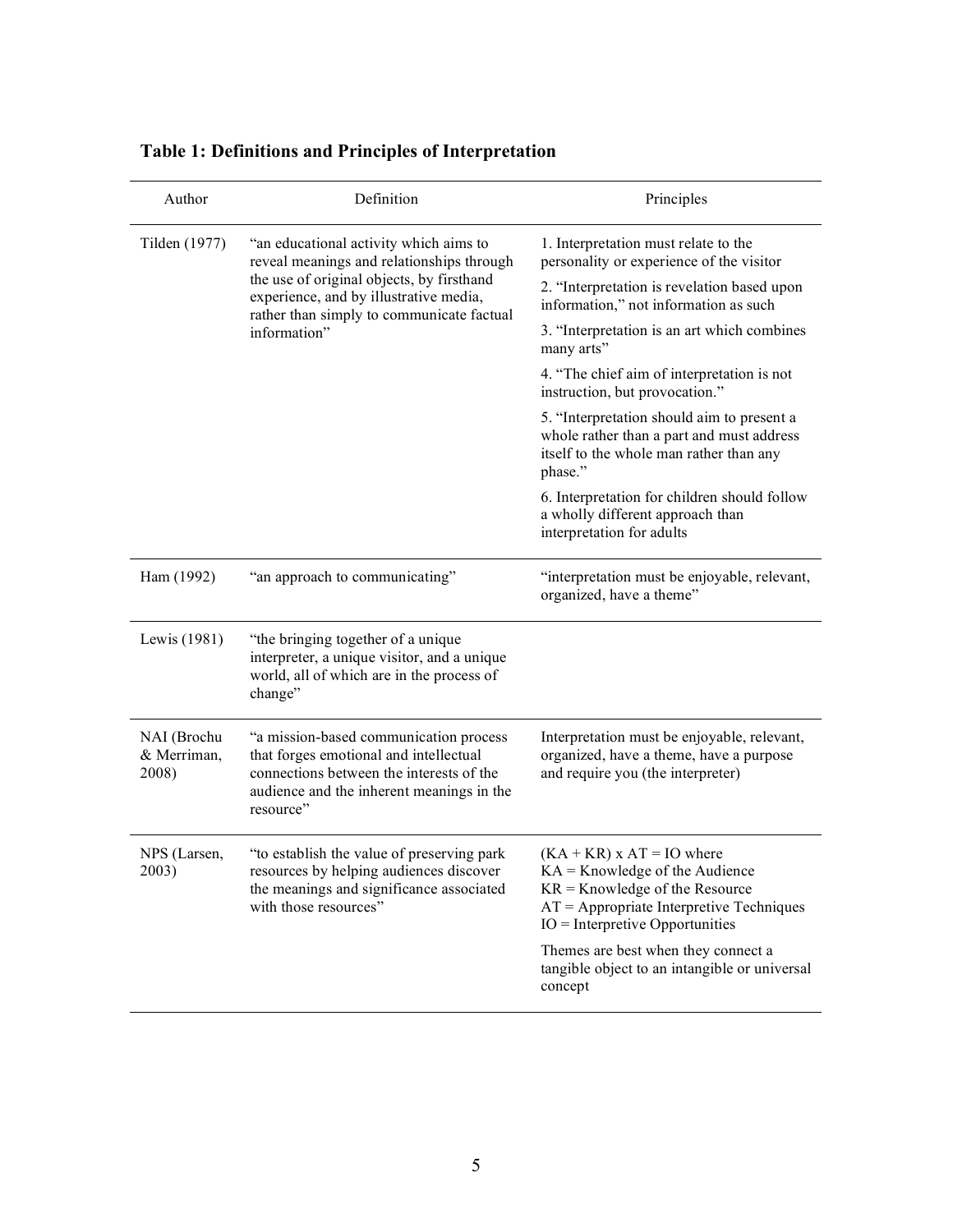There is reason to believe that the process of outreach is very different from the process of resource interpretation because the audiences for each type of program are so different. The audience for interpretive programs is park visitors, and the process of resource interpretation hinges on the voluntary nature of park visits. For example, Falk (2001) defines resource interpretation as "free choice learning." Likewise, Tilden (1977) emphasizes that visitors are in the park voluntarily, although they sometimes do not know why. He defines the interpreter's challenge as figuring out:

"What to do; what to say; how to point the way; how to connect the visitor's own life with something, even one thing, among all the custodial treasures; how finally to elicit from the aimless visitor the explicit thought: 'This is something I believe I could get interested in'" (105).

Since outreach programs target a completely different audience – people who do *not* come to parks voluntarily, the purpose of this research is to elucidate a framework for essential elements in the process of outreach in order to distinguish it from the practice of interpretation. Specifically I have the following research questions:

- 1. How does the process of outreach differ from the process of resource interpretation?
- 2. What rationales are given for outreach programs?
- 3. What goal or goals do these programs try to accomplish?
- 4. What methods do they employ?
- 5. What challenges do they offer?
	- 6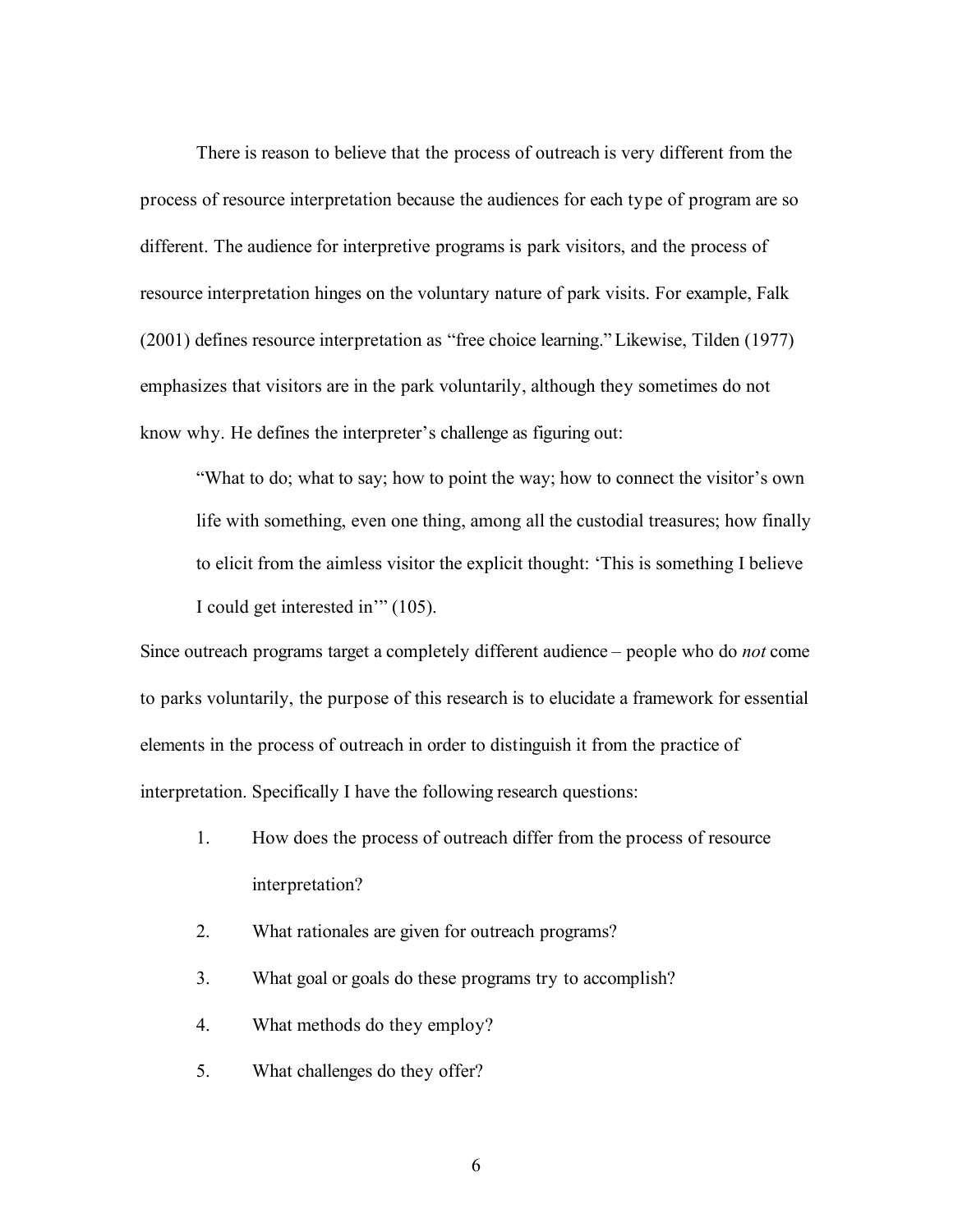Some answer to these questions is necessary if the NPS is to develop "clear objectives and tangible outcomes" for outreach as it has for resource interpretation. It is my hope that this research can begin to elucidate a framework for this work.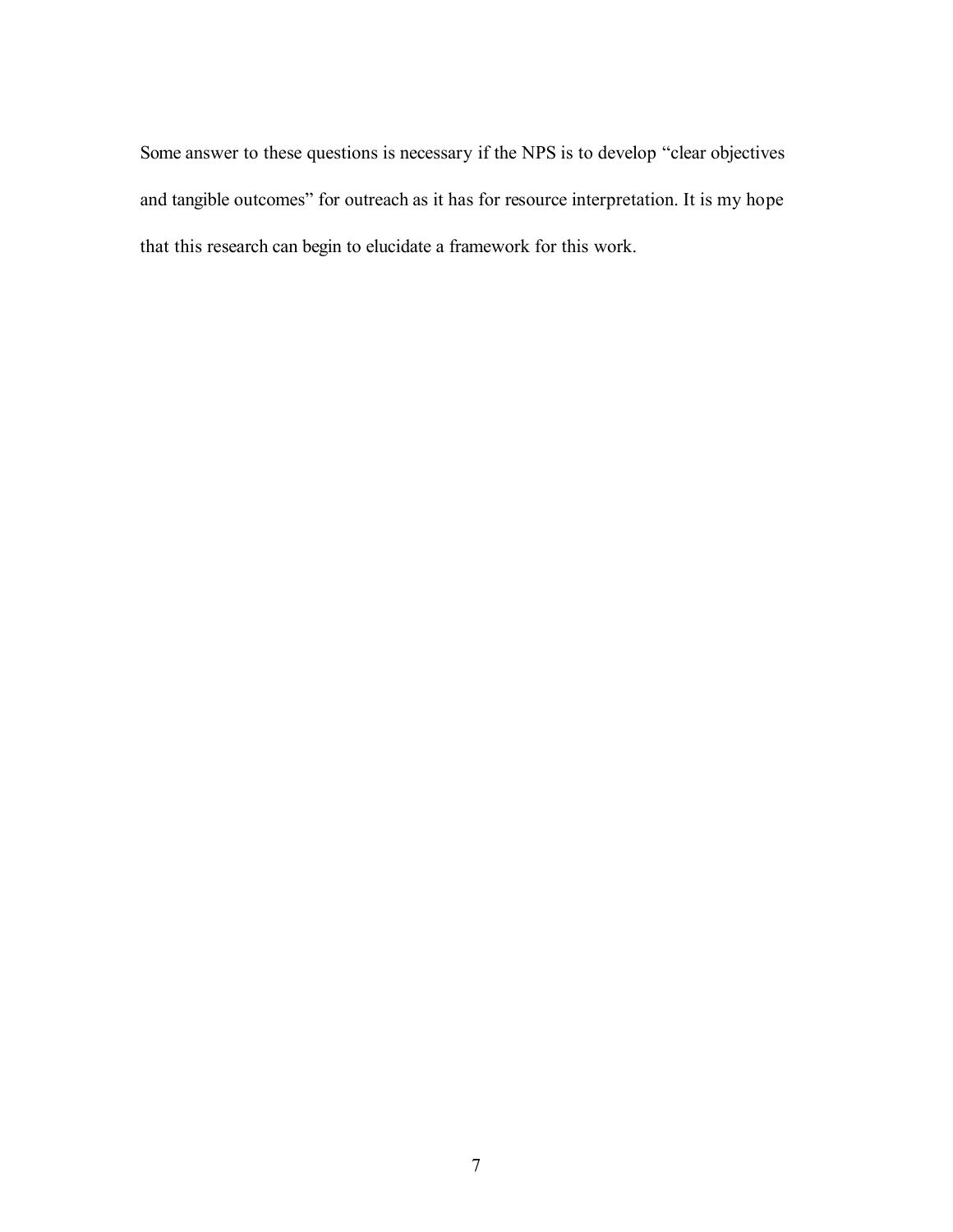### **METHOD**

To answer these questions I conducted a case study of the National Park Service. Case studies aim to provide vicarious experience from which readers can make naturalistic generalizations, much as they do from personal experience (Stake, 2005). An instrumental case study of the NPS will help readers to construct knowledge about the process of outreach to people from under-served communities. I have chosen outreach by the NPS because it is a highly visible park agency that has expressed a commitment to conducting outreach to under-served communities. As a model for other managers of parks and protected areas, the National Park Service provides a strong instrumental case.

Stake (2005) writes that a case is a "specific, unique, bounded system." The NPS provides Fundamentals training to all permanent employees to familiarize them with the National Park Service's mission and history. NPS employees are guided by management plans and policies that interpret the agency's mission on both service-wide and sitespecific levels. The outreach programs that they create are designed to meet management objectives laid out in those plans. NPS employees' strong mission orientation makes the agency's outreach to under-served communities a clearly bounded case.

In 2008 the NPS published an online database of "best practices" programs. Park superintendents were asked to choose up to five programs that they considered exemplary for inclusion in the database (A. Turnbull, personal communication, 2 February 2009). Each entry in the database included information about the intended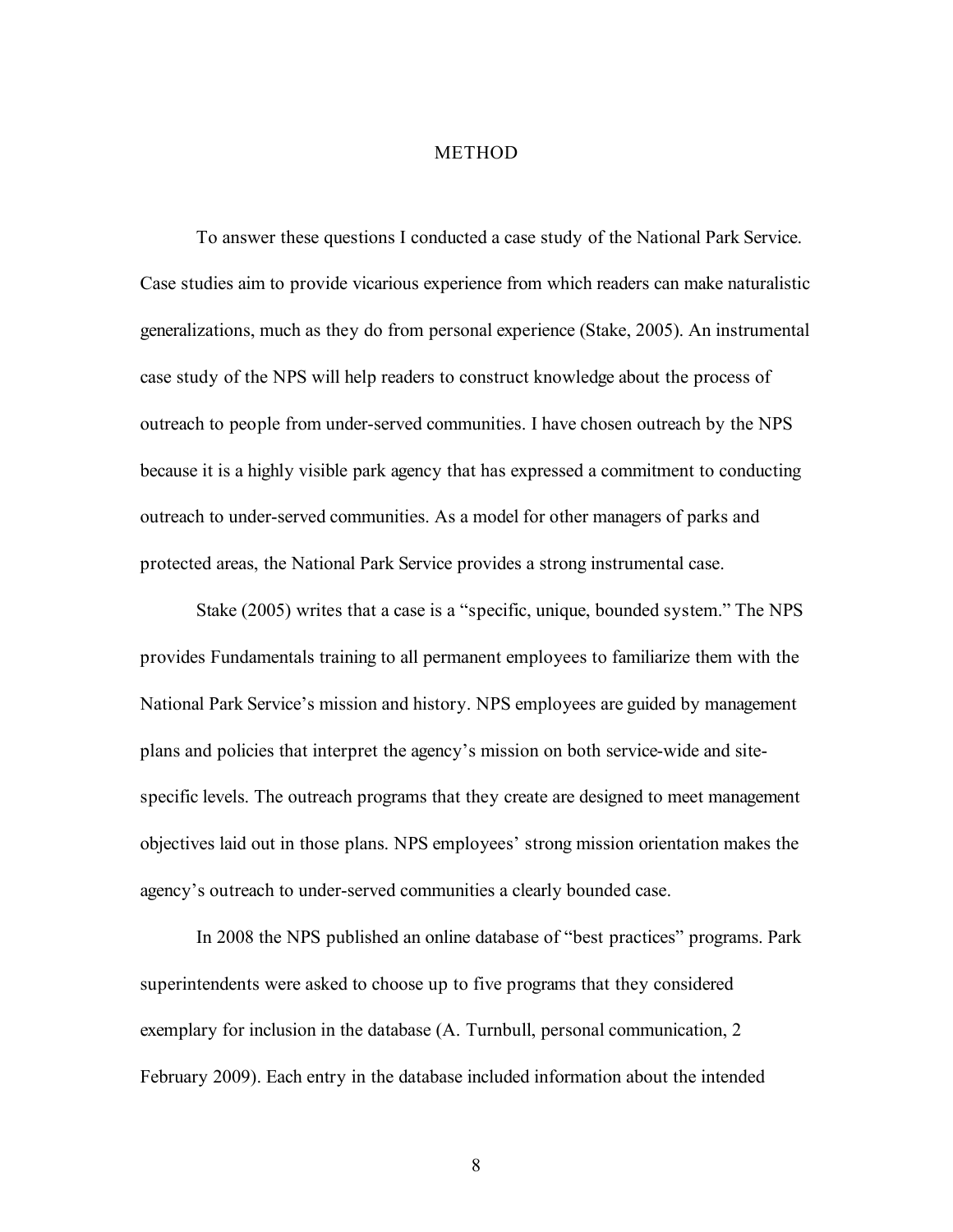audience and language(s) used for the program. In order to provide an inclusive description of outreach, I used the following broad criteria to identify eight entries in this database as outreach programs: they were conducted by the NPS, they were designed for families, and they engaged an under-served group and/or were presented in a language other than English.

The eight outreach programs I selected represented a variety of park sites and program types. Programs took place in four national parks, one national memorial, one national preserve, and one national recreation area. Of these parks, three were within a one hour drive of a city with a population of at least 600,000. Program types included three activity books, three experiential programs (e.g. habitat restoration), and two moretraditional ranger programs.

I obtained IRB approval and then recruited participants in person and through email. All of the potential participants I contacted were willing to share their experiences with outreach in their particular settings. I collected informed consent; interviewed participants; and collected written materials that were developed for programs, such as advertisements, outlines, and activity booklets. The first set of interviews was with seven experts who designed or implemented outreach programs identified from the best practices database. (One expert represented two programs in the database.) An eighth interview was of an expert who gave one of the same programs included in the database, but in a different park.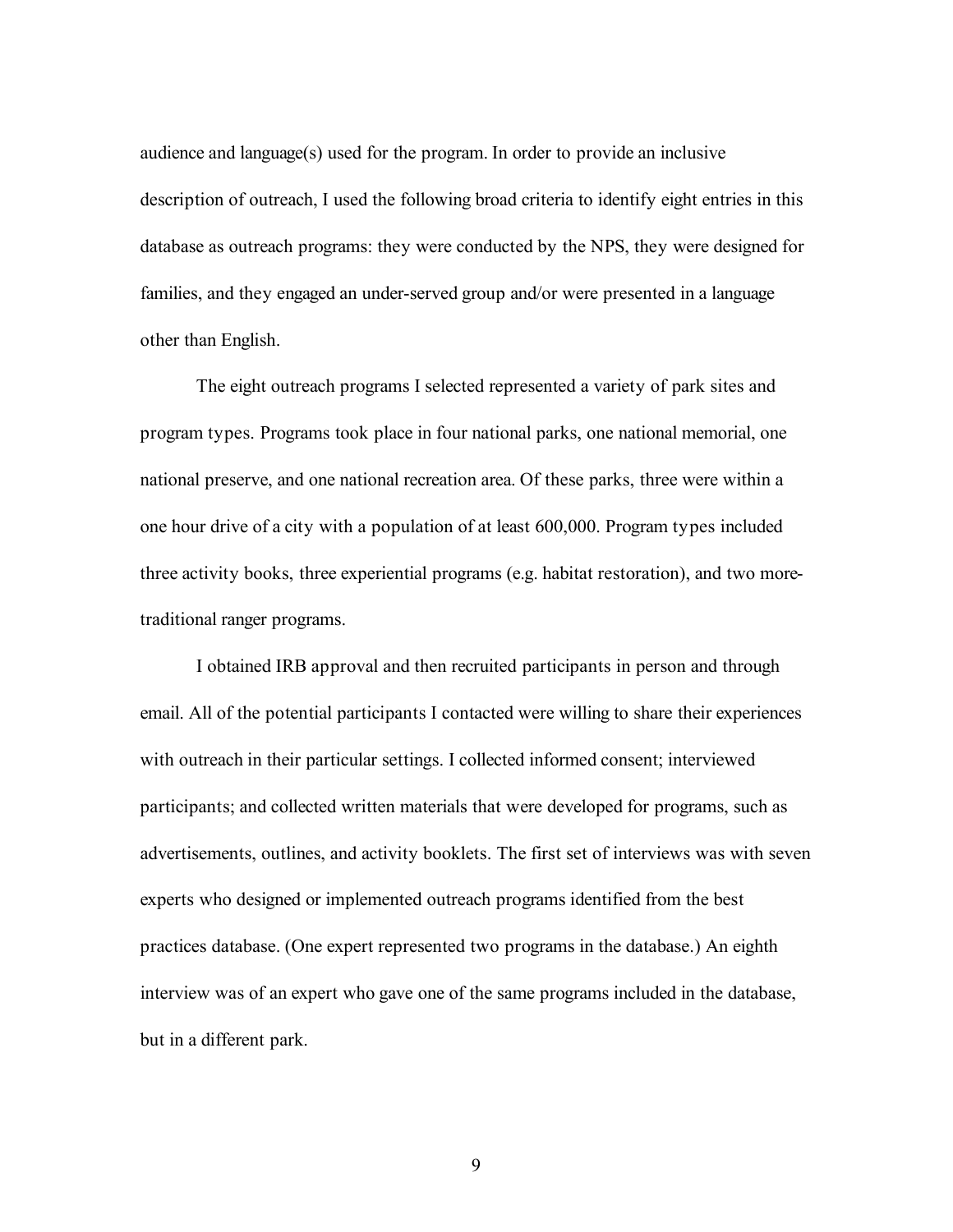The second set of interviews was of four senior NPS managers – a former director, two regional directors, and a superintendent – to provide a different expert perspective. Senior management staff may have their own rationales and goals for outreach, consider different methods appropriate for outreach, and perceive a different set of challenges in outreach. Their understanding of outreach is important because they provide the impetus for new programs and shape existing programs through feedback in the form of evaluations or budgets.

These interviews were conducted through a combination of telephone calls, faceto-face meetings, and email between February and April 2010. Telephone and face-to-face interviews were recorded and transcribed for analysis. The interview framework followed Seidman's (2001) three-stage method: questions progressed from prompts regarding the life histories of respondents with outreach, to prompts for descriptions of outreach, to prompts that solicited reflections on the meaning of outreach. This format was used to develop rapport with the participants and to encourage them to describe the context in which their programs took place. Follow-up questions were asked when necessary to address topics in more detail. Interviews lasted an average of 40 minutes.

I analyzed data, including interview transcripts and written materials. Data from the first four interviews were coded at a specific-topic level, and then specific-topic codes were sorted into more-general topic codes. As a verification strategy, data analysis was started a second time; data from all the interviews were coded at the general-topic level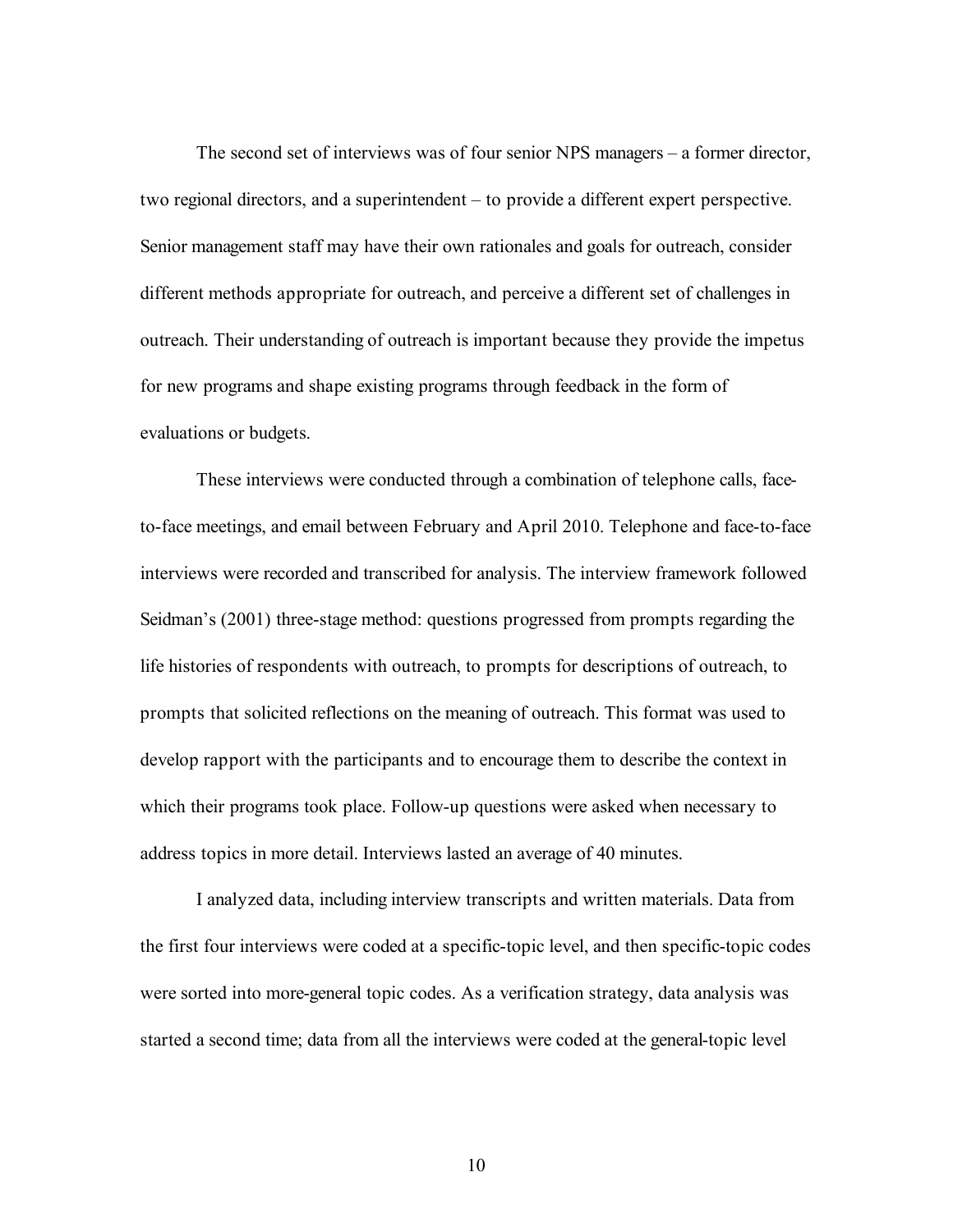and then at the specific-topic level. One hallmark of qualitative methods is that data collection and analysis can happen simultaneously. Thus interviews conducted later in the data collection phase benefited from analysis conducted on earlier interviews. The coding methodology was checked by comparing my analysis with the analyses of two other experienced coders and by confirming my interpretations with all of the research participants.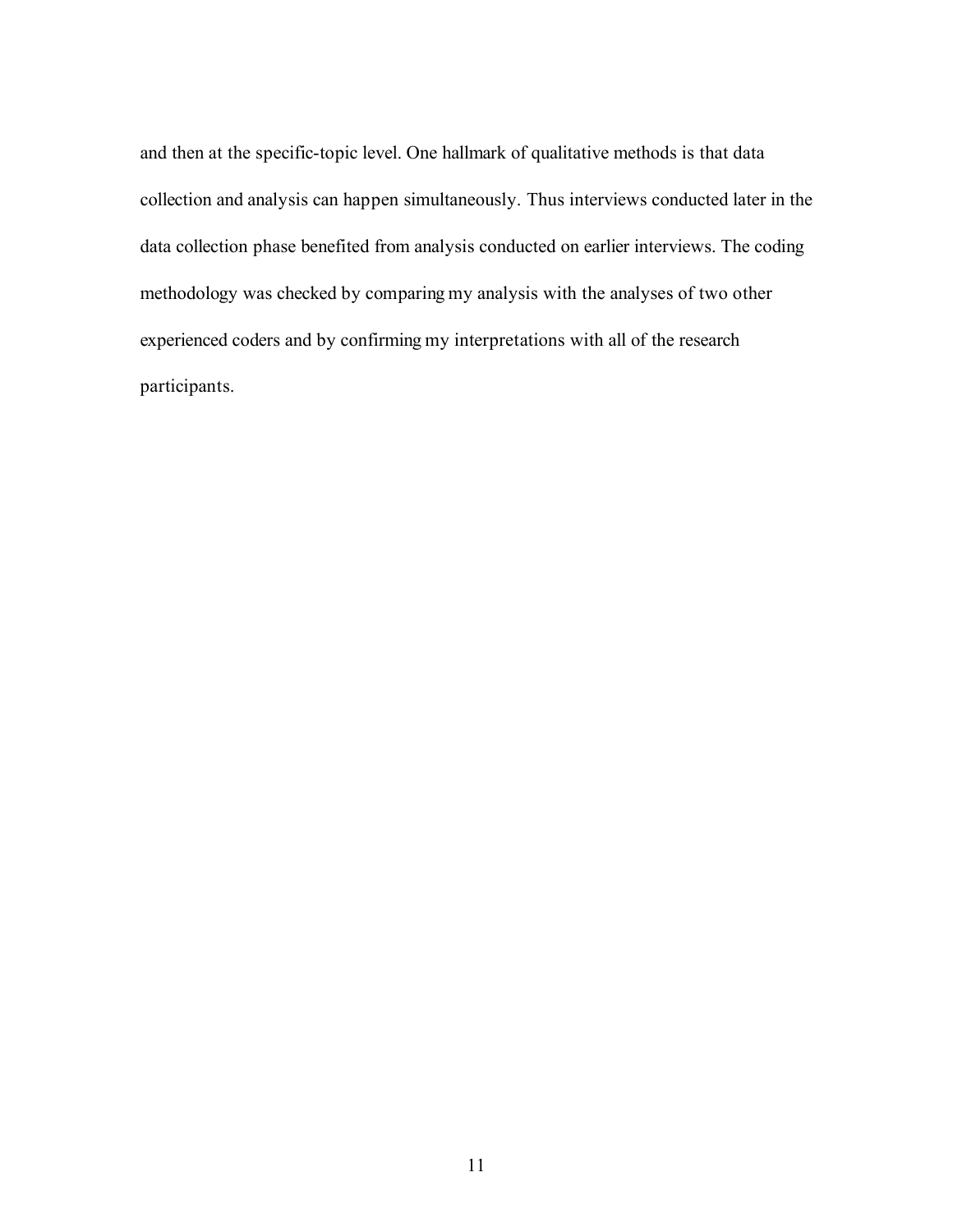### RESULTS AND INTERPRETATION

I identified four general topics that were directly related to our research questions: motivation, goal, method, and barrier. Each of these topics was mutually exclusive (e.g. the same section of text could not be coded with both motivation and barrier). Four additional general topics were identified from specific topics in the first few interviews that were coded: need, outcome, interpretation, and staff involvement. These topics were not mutually exclusive (e.g. the same section of text could be coded with method, interpretation, and staff involvement). Table 2 shows the relationship between general and specific topics.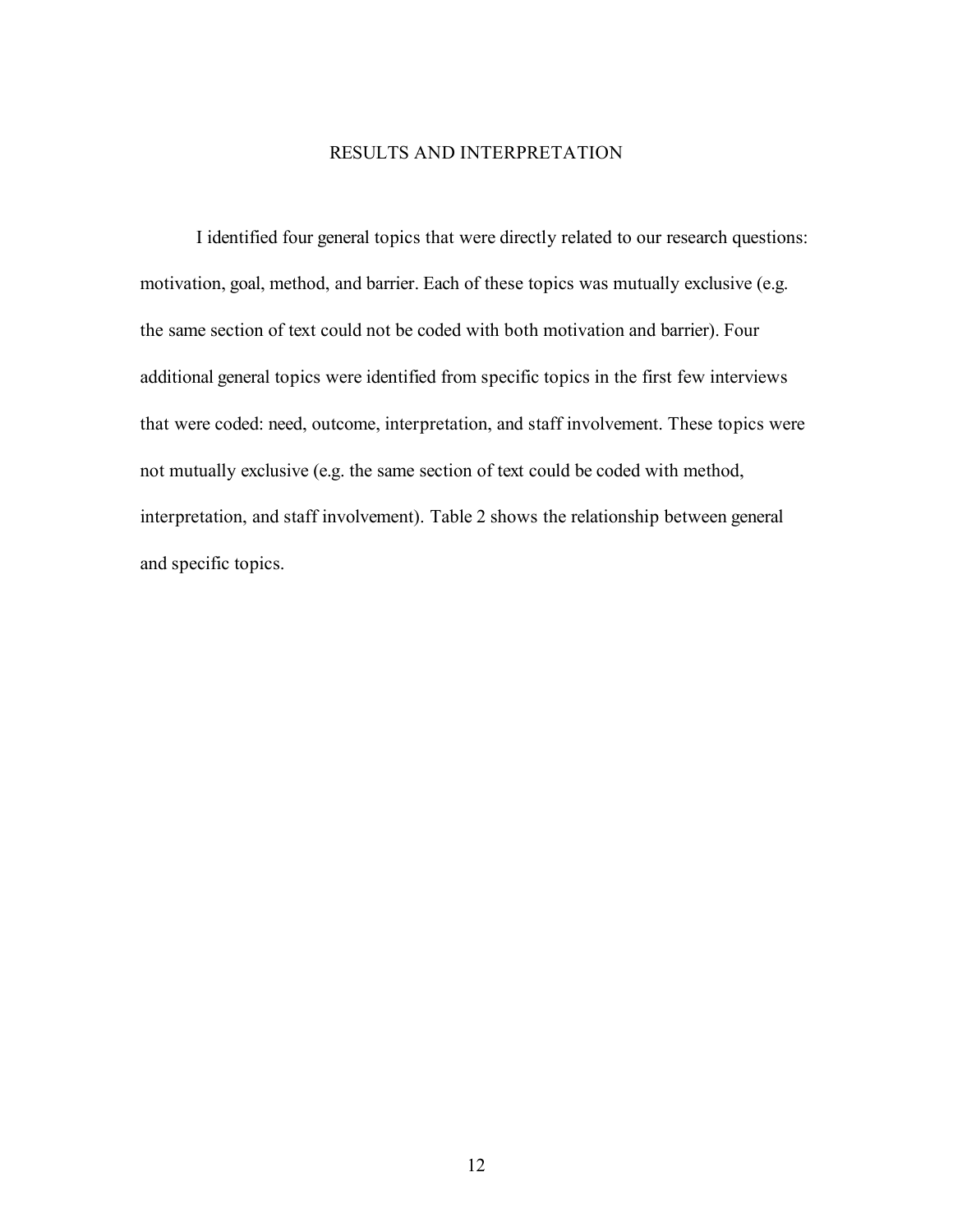## **Table 2: Definition of Topics**

| General topic        | Definition                                                                   | Specific topics                                                                                                                                                                                                                                    |
|----------------------|------------------------------------------------------------------------------|----------------------------------------------------------------------------------------------------------------------------------------------------------------------------------------------------------------------------------------------------|
| Motivations          | What motivates the NPS to do<br>outreach?                                    | Absence, awareness, employment, grant, health,<br>misconceptions, nature deficit, no sense of place,<br>PBS (Ken Burns), policy, right thing to do,<br>survival, transience                                                                        |
| Goals                | What goals is the NPS trying<br>to accomplish with its outreach<br>programs? | Appreciation, change minds, comfort, community,<br>connection, employment, engage,<br>experience/immersion, health, introduce,<br>stewardship, teach skills                                                                                        |
| Methods              | What methods does the NPS<br>think are appropriate for<br>outreach programs? | Back up to basics, care, comfort,<br>experience/immersion, honesty, informal,<br>knowledge of the audience, language, listen,<br>multiple visits, partner/share, person-to-person,<br>real vs. virtual, reflect, set stage, special<br>experience, |
| <b>Barriers</b>      | What barriers does the NPS<br>face when it tries to do<br>outreach?          | Curriculum, discomfort, funding, lack of expertise,<br>language, logistics, real vs. virtual, recruitment,<br>schedule, staffing, too much effort, transience,<br>transportation, uniforms                                                         |
| Need                 | What needs does outreach try<br>to address?                                  | Experience, how to enter and enjoy resource,<br>improve health, introduce, options, positive<br>experience, sense of place, skills, what is a park,<br>what to do                                                                                  |
| Outcome              | What are the outcomes of<br>outreach?                                        | Change minds, comfort, community, connection,<br>employment, enjoyment (fun), excitement,<br>familiarity, knowledge, multiple visits, sharing                                                                                                      |
| Interpretation       | How does outreach compare<br>with interpretation?                            | Back up to basics, comfort, connection to<br>interpreter, connection to resource, honesty,<br>knowledge of audience, knowledge of resource,<br>person-to-person, real vs. virtual, related to/same<br>as interpretation                            |
| Staff<br>Involvement | How are staff involved in<br>outreach?                                       | * This topic was so idiosyncratic that specific<br>topics were not repeated.                                                                                                                                                                       |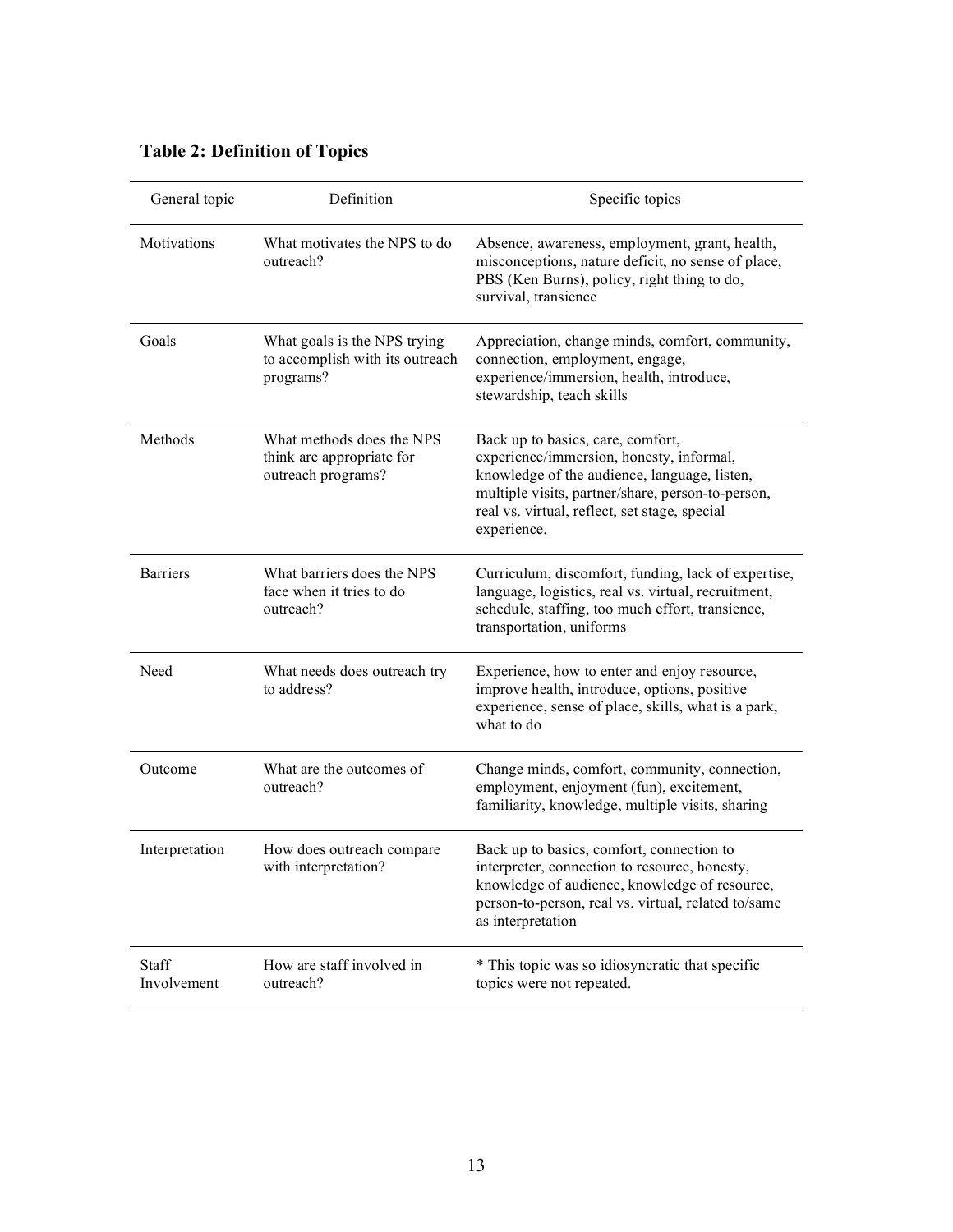I developed seven codes from the specific topics I identified: choice, comfort, communication/community, effort, health, logistics, and real vs. virtual. Table 3 shows the relationship between codes and specific topics. I used these codes to develop five themes:

- 1. The rationale for outreach is often based on a desire to create healthy participants, not just healthy parks.
- 2. The goal of outreach is to create a sense of community between park employees and people who have not traditionally visited parks.
- 3. Outreach uses methods that provide opportunities for person-to-person instead of person-to-resource connections.
- 4. Outreach is challenging because it can be a risky, uncomfortable experience for those conducting it.
- 5. The way that the national park idea manifests is transformed during the process of outreach.

The following sections discuss each of the above themes in detail.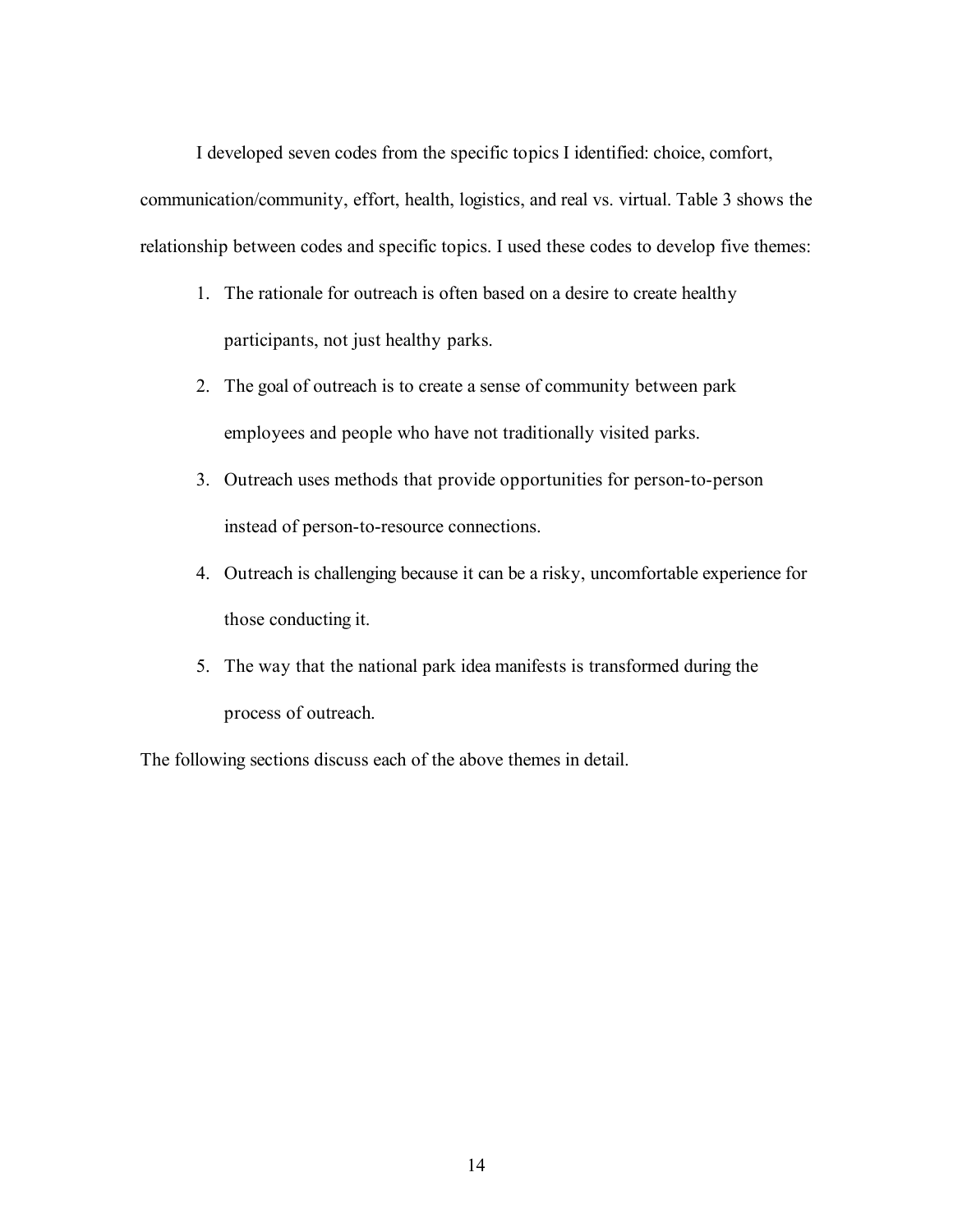### **Table 3: Definition of Codes**

| Code                        | Specific topics                                                                                                                                                                                                                                                                                                              |
|-----------------------------|------------------------------------------------------------------------------------------------------------------------------------------------------------------------------------------------------------------------------------------------------------------------------------------------------------------------------|
| Choice                      | Change minds, options, what to do                                                                                                                                                                                                                                                                                            |
| Comfort                     | Appreciation, comfort, discomfort, enjoyment (fun), excitement, how to enter<br>and enjoy resource, knowledge, knowledge of resource, multiple visits, positive<br>experience, teach skills                                                                                                                                  |
| Communication/<br>Community | Absence, back up to basics, care, community, connection, familiarity, informal,<br>introduce, knowledge of audience, lack of expertise, language, listen,<br>misconceptions, PBS (Ken Burns), person-to-person, reflect, sense of place, set<br>stage, special experience, stewardship, transience, uniforms, what is a park |
| Effort                      | Policy, related to/same as interpretation, too much effort                                                                                                                                                                                                                                                                   |
| Health                      | Health, improve health, nature deficit, survival                                                                                                                                                                                                                                                                             |
| Logistics                   | Funding, grant, curriculum, logistics, schedule, staffing, transportation                                                                                                                                                                                                                                                    |
| Partnering                  | Employment, engage, partner/share, recruitment                                                                                                                                                                                                                                                                               |
| Real vs. Virtual            | Experience/immersion, honesty, real vs. virtual, right thing to do                                                                                                                                                                                                                                                           |

*1. The rationale for outreach is often based on a desire to create healthy participants, not just healthy parks*

NPS planning documents reason that the survival of the system depends on support from diverse constituencies (National Parks Second Century Commission, 2010), and several employees echoed this rationale when asked why the National Park Service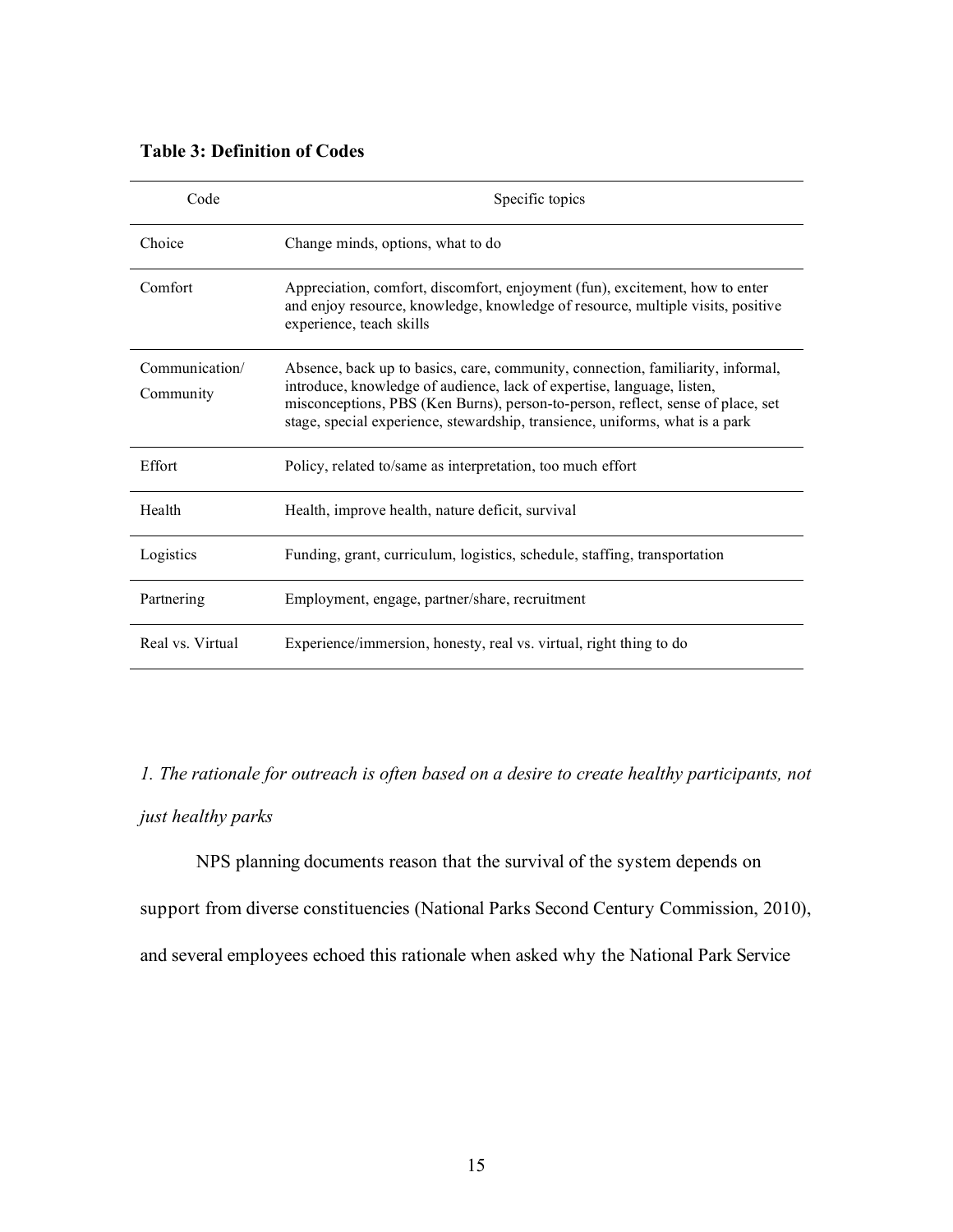should do outreach. As one person said:

"Parks could disappear if the right combination of legislators got in. They could vote the parks out, because it just takes an act of Congress to decommission a park or the pen of the President to decommission a monument. Without public support, we could become very irrelevant."

The health of the NPS was a concern, but employees seemed equally concerned with the health of outreach program participants. The need to combat "nature deficit disorder," described by Louv (2008), was a recurring rationale for outreach programs, as was a desire to give program participants the sense of place or home that employees believed they were missing. One employee said that "National parks are really for the people, and they're owned by the people, and that ownership does something. Especially for people who don't have a lot. It gives them a sense of pride, over a place." In claiming that "it's the right thing to do," employees expressed a feeling that outreach is equally important to care for the park and for the people who should be visiting it.

## *2. The goal of outreach is to create a sense of community between park employees and people who have not traditionally visited parks*

Insight into the goal of outreach programs comes from asking employees directly about their goals and from looking at the needs that they tried to address and the outcomes that they thought were noteworthy. Several employees mentioned stewardship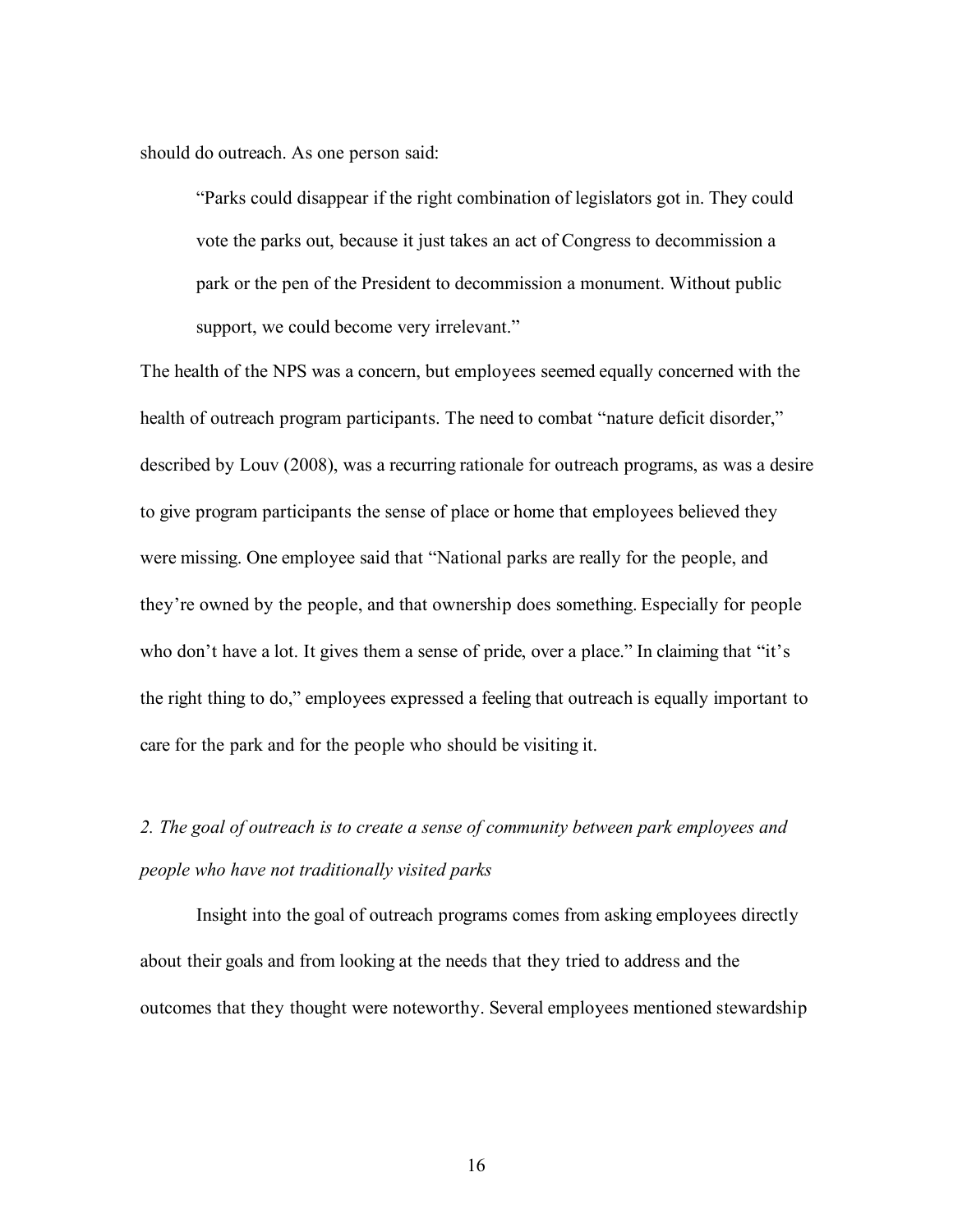as a goal of outreach. This is not surprising given the NPS mission:

"To conserve the scenery and the natural and historic objects and the wild life therein and to provide for the enjoyment of the same in such manner and by such means as will leave them unimpaired for the enjoyment of future generations" (National Park Service Organic Act, 1916).

This mission naturally pushes employees to turn all of the people with whom they interact into stewards. But employees' nuanced understanding of healthy parks (as encompassing healthy program participants) indicates a nuanced understanding of stewardship. Outreach accomplishes the NPS mission in a unique way.

Some of the most revealing comments on the goal of outreach came in response to questions that asked employees to compare outreach with interpretation. Significant differences emerged when they were asked to unpack their first answer – that outreach and interpretation have the same goal. Whereas the goal of interpretation is to reveal the meanings and significance of the park, the goal of outreach is to create a connection between a participant and the park. One person said:

"I think that there're some moments in programs like this … where maybe you're stepping outside of that goal of that interpretive equation and you're just trying to establish a relationship. You know, you're just sitting next to a Native American kid on a bus showing him… showing that student that you're a park ranger and you're interested in them."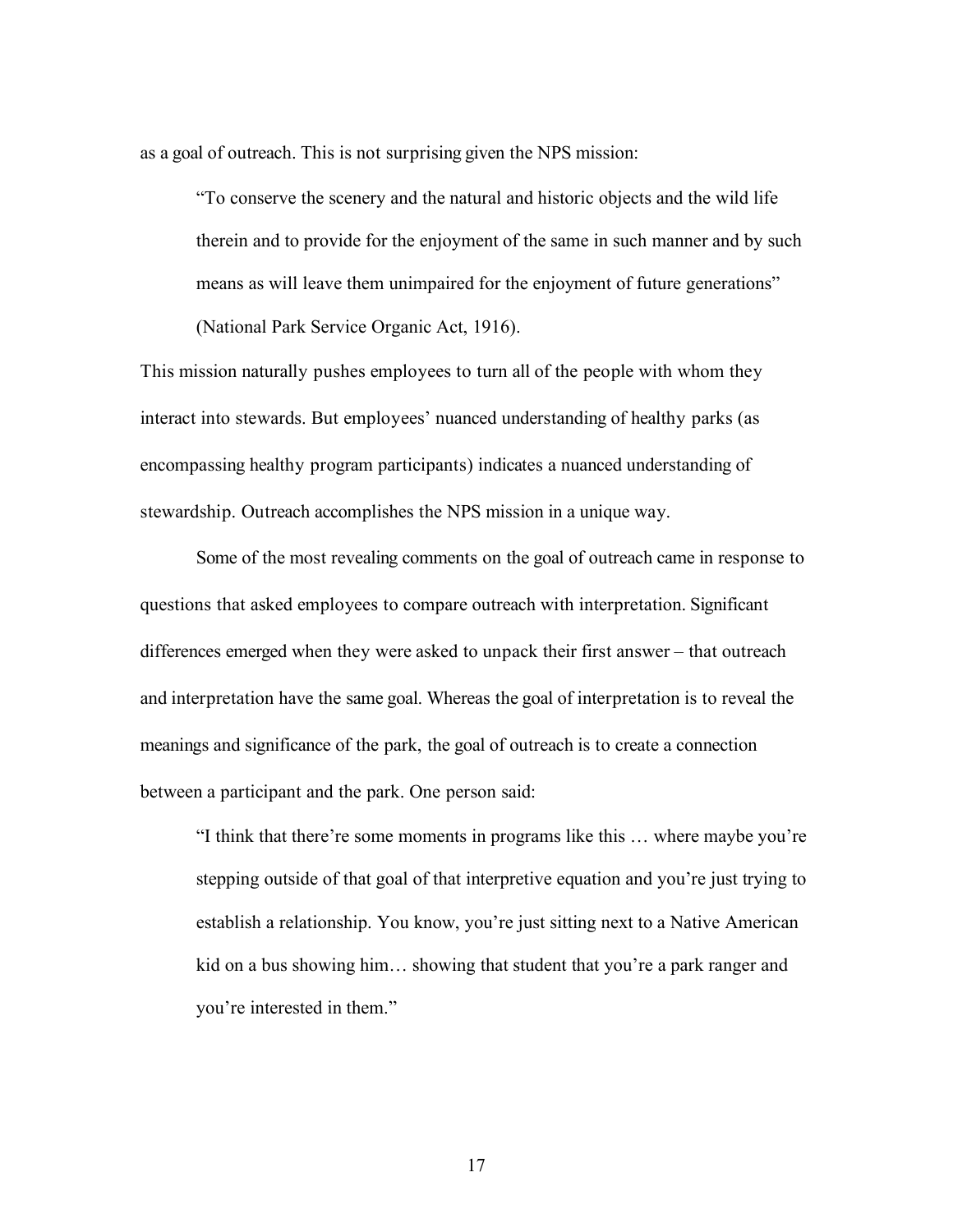Establishing a relationship by convincing a participant that you care about him or her is a necessary first step in creating a connection. Other employees mentioned the importance of establishing a relationship in terms of introducing participants to the park, of "backing up" to basics, and of "setting the stage."

Several employees expressed a desire to make participants feel like they and the park form a community. One employee told an anecdote in response to a question about the goal of outreach:

"I was talking with a mom some time, and she was telling me about the time when her family came up from Mexico, and when they got here and how different it was. And when they were there she was talking about that she looked around and saw the plants that were similar to the ones where she lived in Mexico, and that gave her comfort because she still knew that it wasn't so different and so new, that she could still be here and it would still be okay."

The employee was both touched and proud that the park could be so integral to a program participant's well-being. Other employees mentioned a belief that outreach accomplishes the NPS mission by creating a community whose health depends on parks.

Among some of the frontline staff and among all of the senior management staff, instilling such a sense of community that outreach participants become employees was a goal. One employee talked about watching kids who participated in outreach programs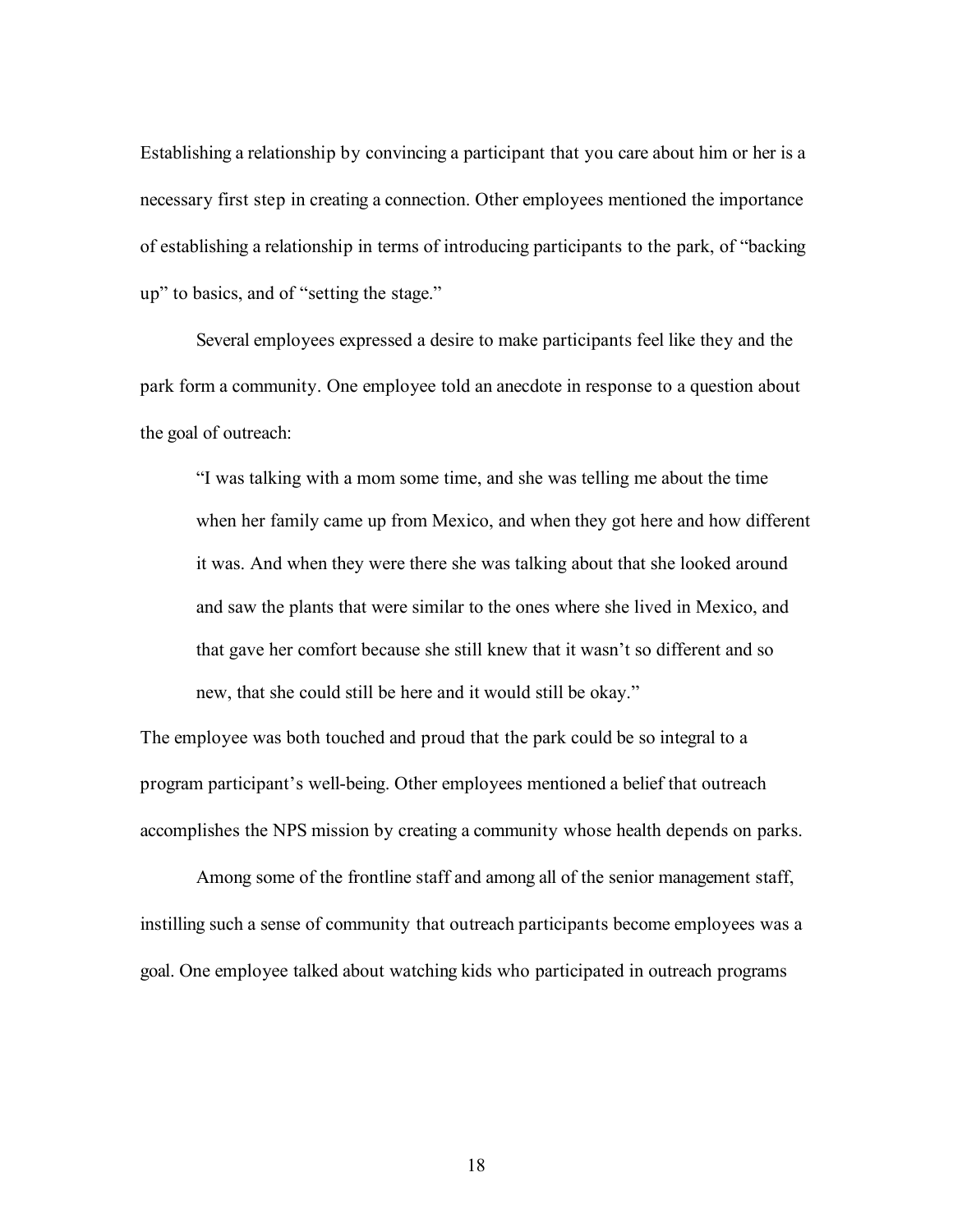grow into young adults with deep voices and thinking about bringing them on as rangers:

"Being here this long, I've been able to look at these kids and say, "man these kids have potential." Some of these kids are so into the park, it's like why not – you've already invested so much time into them – why not continue to do so, and have them contribute as adults back to the park or the Park Service?"

## *3. Outreach uses methods that provide opportunities for person-to-person instead of person-to-resource connections*

Because it has community as its goal, outreach really diverges from interpretation in terms of its methods. The interpretive equation, which was developed to teach entry level interpretive rangers about interpretation, gives equal weight to knowledge of the audience and knowledge of park resources in creating interpretive opportunities (Larsen, 2003). Several employees claimed that knowledge of the audience becomes far more significant in outreach. They referred to the "special" nature of outreach audiences; one employee noted that "there's also a way that [program participants] live with the land that's different than other people who come to the park – the general park visitors. And we have to be aware of that." Employees expressed a sense that, while outreach comes with a "need to step outside our box," doing so is relatively easy because "you may have had a good chance to research or to know either more about the organization or the group you're working with or the community that they're coming from."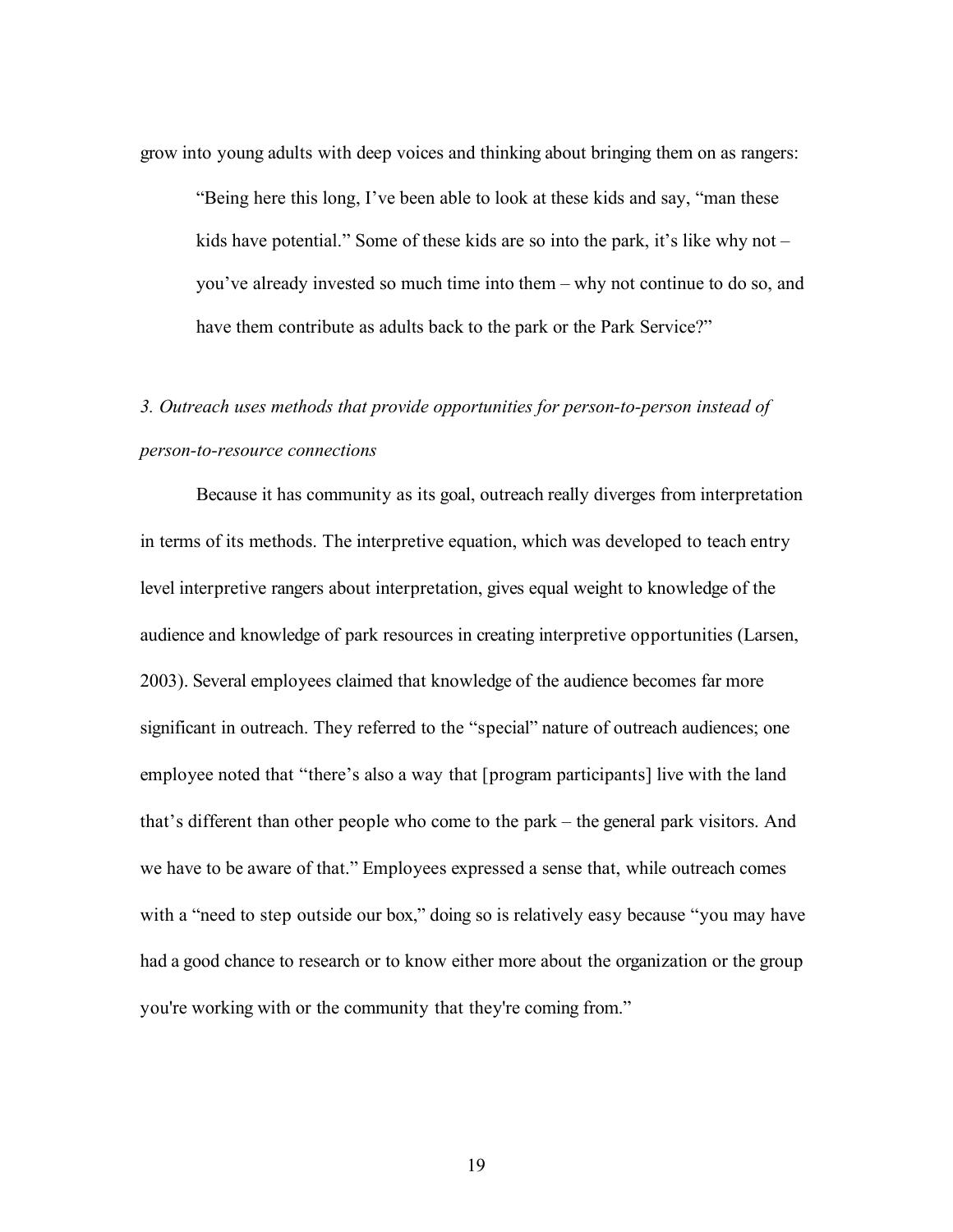Many employees stressed the use of good communication techniques to develop knowledge of an unfamiliar audience. In the words of one employee:

"Like every kid wants to tell you their story, but sometimes with working with different audiences it's important to listen to those stories because maybe they're saying more than just how every kid raises their hand 'One time this happened and that happened.' I think in these programs if we make time for that, it goes a long a way."

Another claimed that the key to good outreach is "truly listening, giving the people, the public, an opportunity to sincerely and honestly be heard."

Employees believe that good communication requires them to remove barriers that might make participants feel too uncomfortable to speak sincerely and honestly. They reported that approaching programs less formally helps. One employee heard from program participants that rangers should "try to come to our level; like don't come in your full dress uniform and that sort of thing. If you want to meet with us casually, meet with us casually." They also reported that avoiding language that may have very different meanings for National Park Service staff and program participants helps. Very basic words like "resource" and "interpretation" often have different meanings to outreach participants and NPS employees. One employee noted, "Unknowingly, we can be our own worst enemy because we use language that many segments of a community don't understand."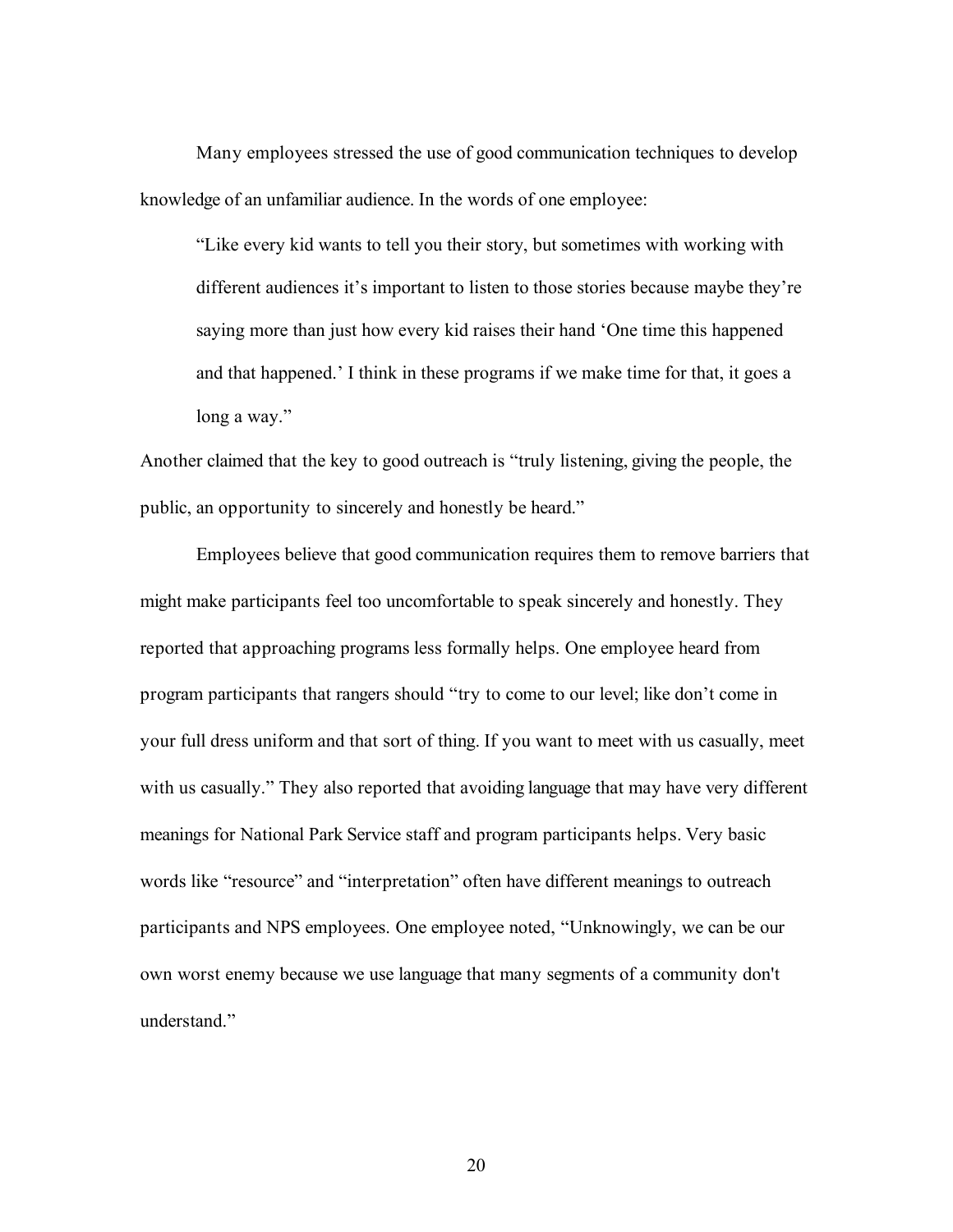Finally, good communication requires employees to be genuine. As one employee said of outreach, "You do it with heart and honesty and just being a real person that's just there." Several employees talked about providing programs that "immerse" participants in park resources to create familiarity or intimacy – sometimes literally:

"I guess one of my favorite moments was when we were on that wet hike and everybody gets sort of freaked out at first, walking in. It's an uncomfortable feeling to be squishing around in mud and stirring up the... The water's clear, but you're stirring up the dirt. Anyway, the kids were kind of all… Everybody tends to fall and trip and it's an uneven surface underneath with the rocks and the kids were all sort of clustered in tight near mom and dad or with the ranger on the way in, and on the way back out, the kids were just running ahead. They were – you know – completely comfortable out there and they were cruising ahead without… Even we had a couple younger ones who had been holding my hand and they just took off and didn't need me anymore."

Genuineness becomes especially important when outreach programs take place outside the park. Here employees need to bring "either the feelings or samples or some part of the resource with [them], whether its photos or cones or whatever. In the park they can just reach down and pick up the cone and take a look at it."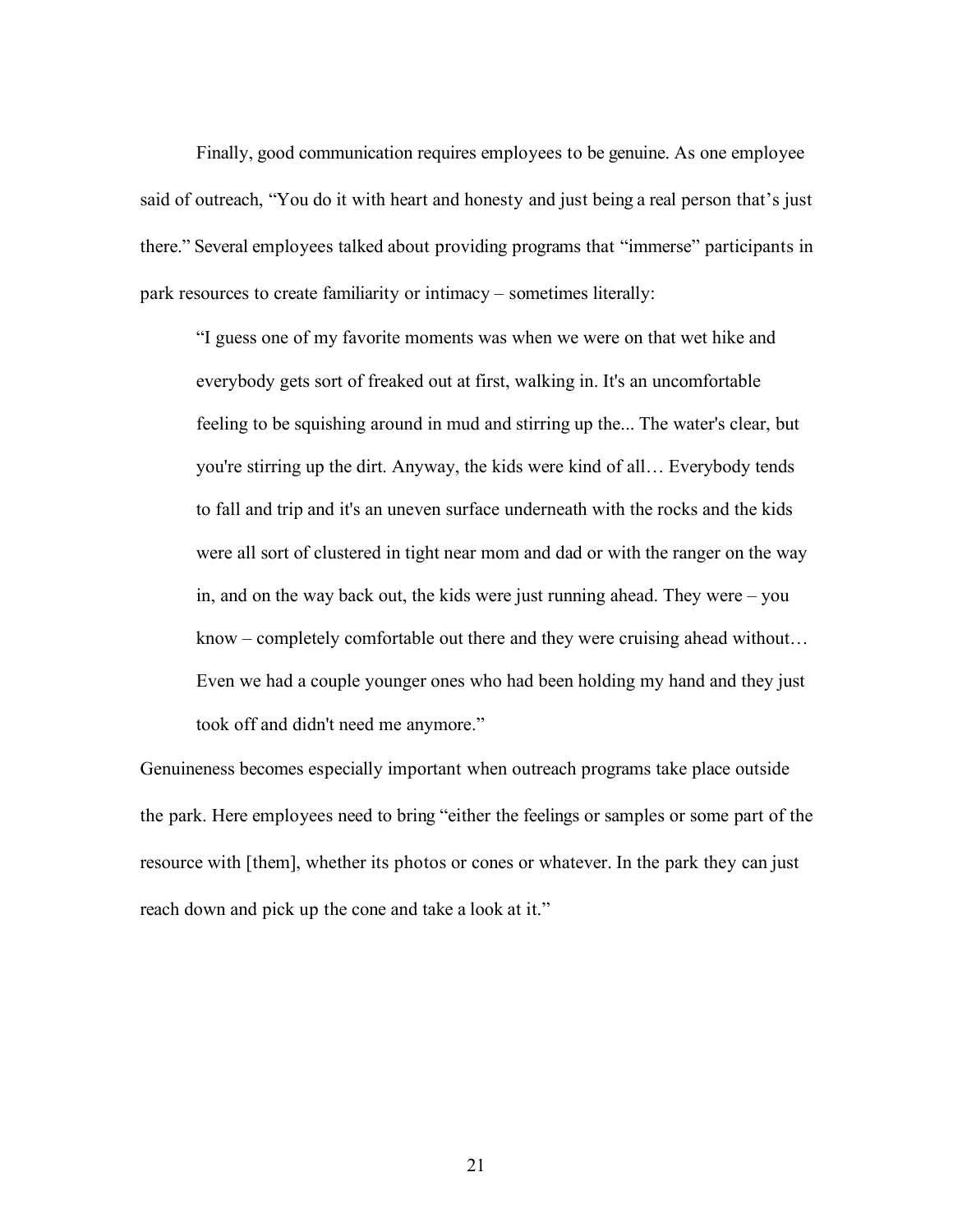In general, the people who give outreach programs have immense power. As a person, they establish the trust that is necessary for programs to even take place, both by example:

"Some of the girls were even saying – which surprised me – that they were scared to death that they couldn't do it, but having the female ranger demonstrating to them made them feel like they could do it."

And by talking through fears:

"Usually with kids, they might be a little nervous cause they've heard about something like a coyote or a mountain lion attacking someone. Usually you can talk to them and discuss things with and they usually feel better after we've talked to them."

NPS employees are key in forming the sense of community that is the goal of outreach.

*4. Outreach is challenging because it can be a risky, uncomfortable experience for those conducting it*

Though outreach can be extremely rewarding, it involves significant personal risk. The openness and honesty necessary for good communication leave employees vulnerable, especially since they are working with audiences that are unfamiliar. One employee said,

"When you do outreach you don't know if you're going to be able to help them or if they're going to figure it out or if anybody's going to come to you talk or if they're going to get what you're trying to provide. So I think there is personal risk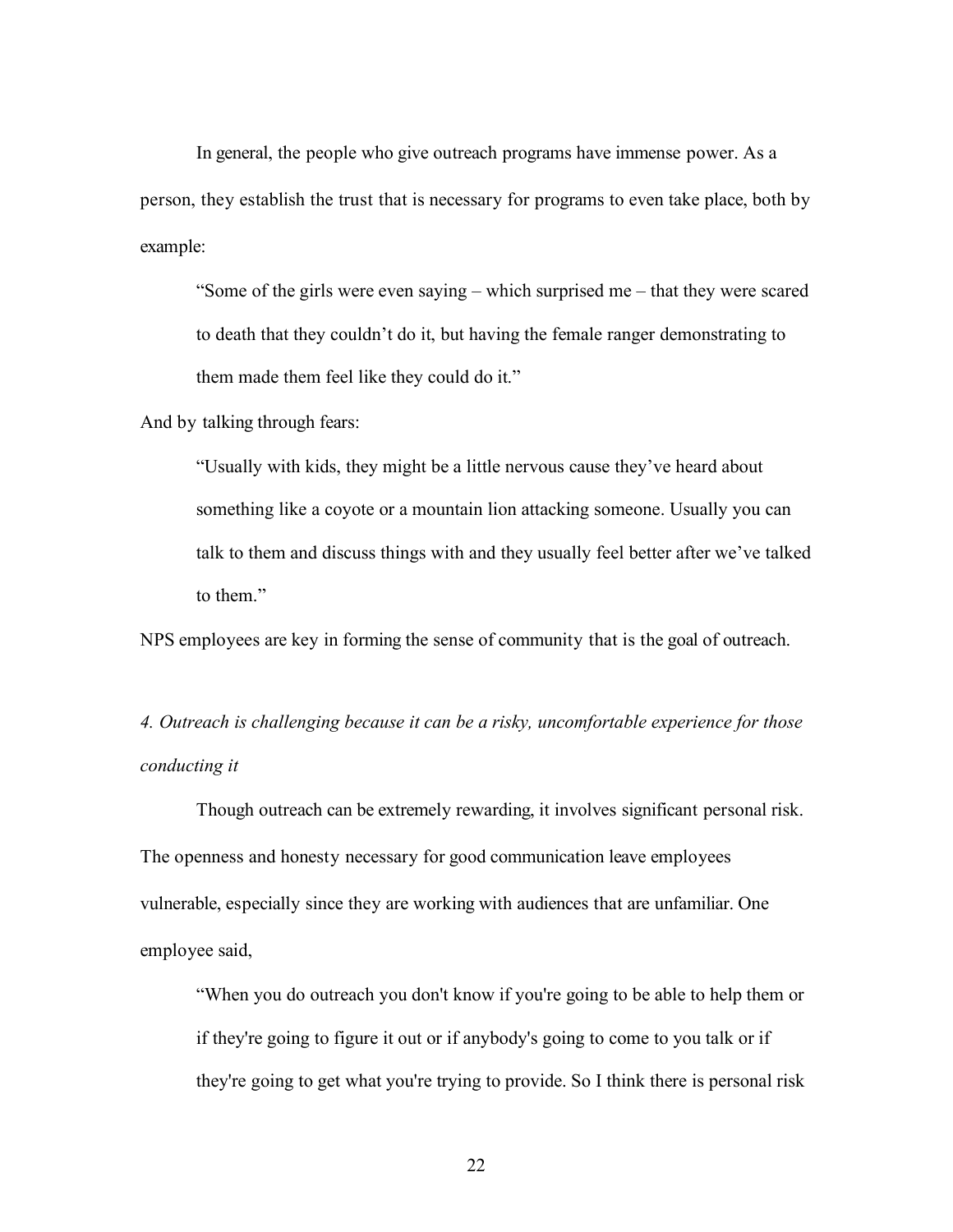in doing all that just because it's probably a greater risk of being rejected, both as an agency and what you're personally trying to provide."

Outreach can also be uncomfortable since it involves leaving the familiar environment of the park. "In order to reach out to certain groups, we need to find out where they go, where they hang out, and we need to be in those places. And those places can be uncomfortable for some people to be in."

*5. The way that the national park idea manifests is transformed during the process of outreach*

Being in new and uncomfortable places involves more than just going to new territory in a literal sense. Because outreach involves openness and honesty, listening, and establishing relationships, it pushes NPS employees into new territory in the figurative sense as well. Several employees indicated that outreach was a transformative experience for them on a personal level, enlarging their sense of community or causing them to reexamine what they thought they knew about their own cultures. In other cases, outreach programs led to research that changed the significance of NPS sites. For example, one employee explained that – in response to claims by employees that they did not know enough about the history of Hispanic homesteaders in the park to share it with the public – the park commissioned research that revealed wholly new aspects of its story.

Both the personal and park site transformations wrought by the process of outreach indicate that outreach does not merely involve assimilating people from under-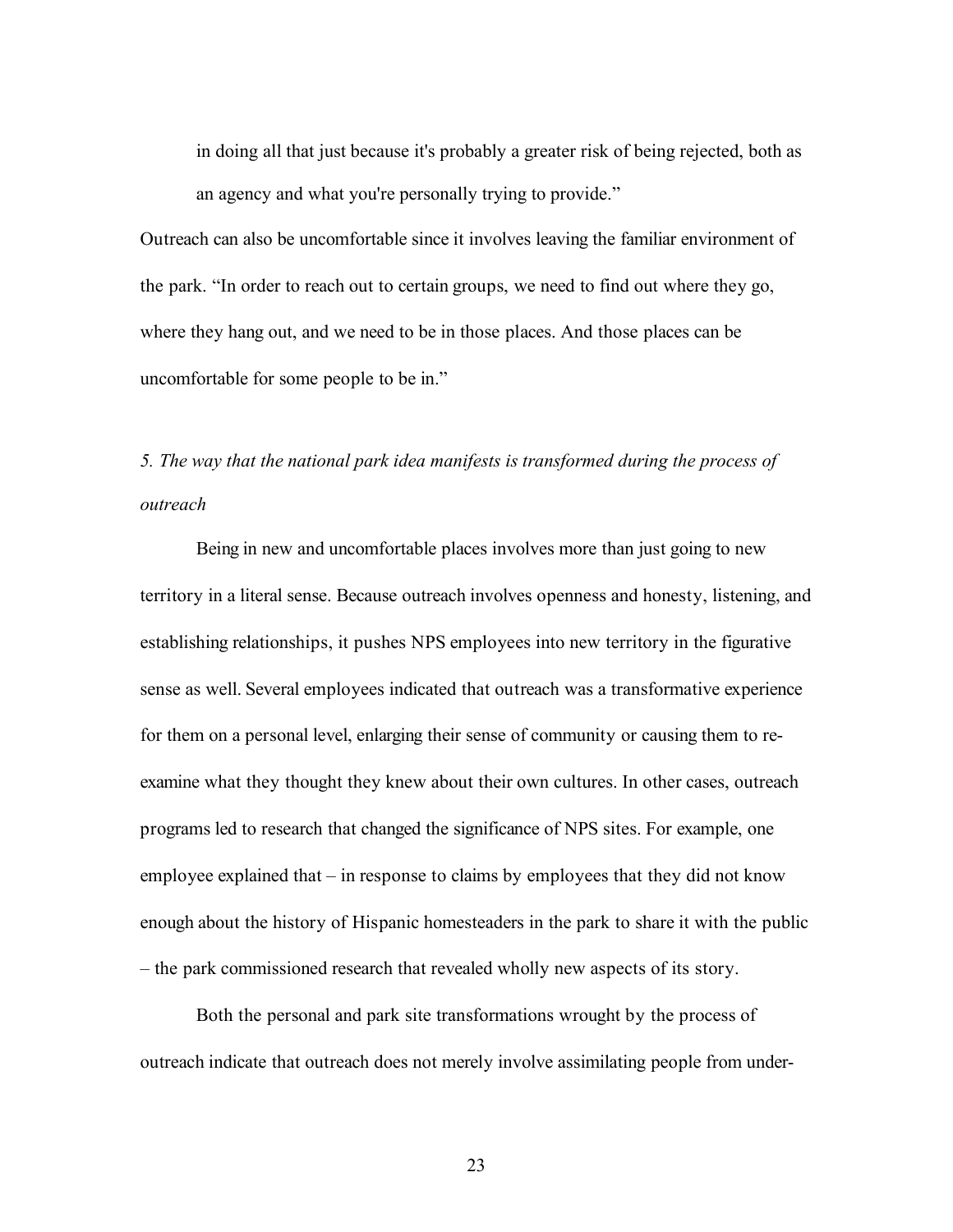served communities into an extant park culture. All the changes that NPS employees go through and all the new park meanings that are uncovered while conducting outreach amount to a change in the way the national park idea manifests. The community mentioned in the second theme is truly a community in the sense of a coming together; the process of outreach is dialectical rather than rhetorical.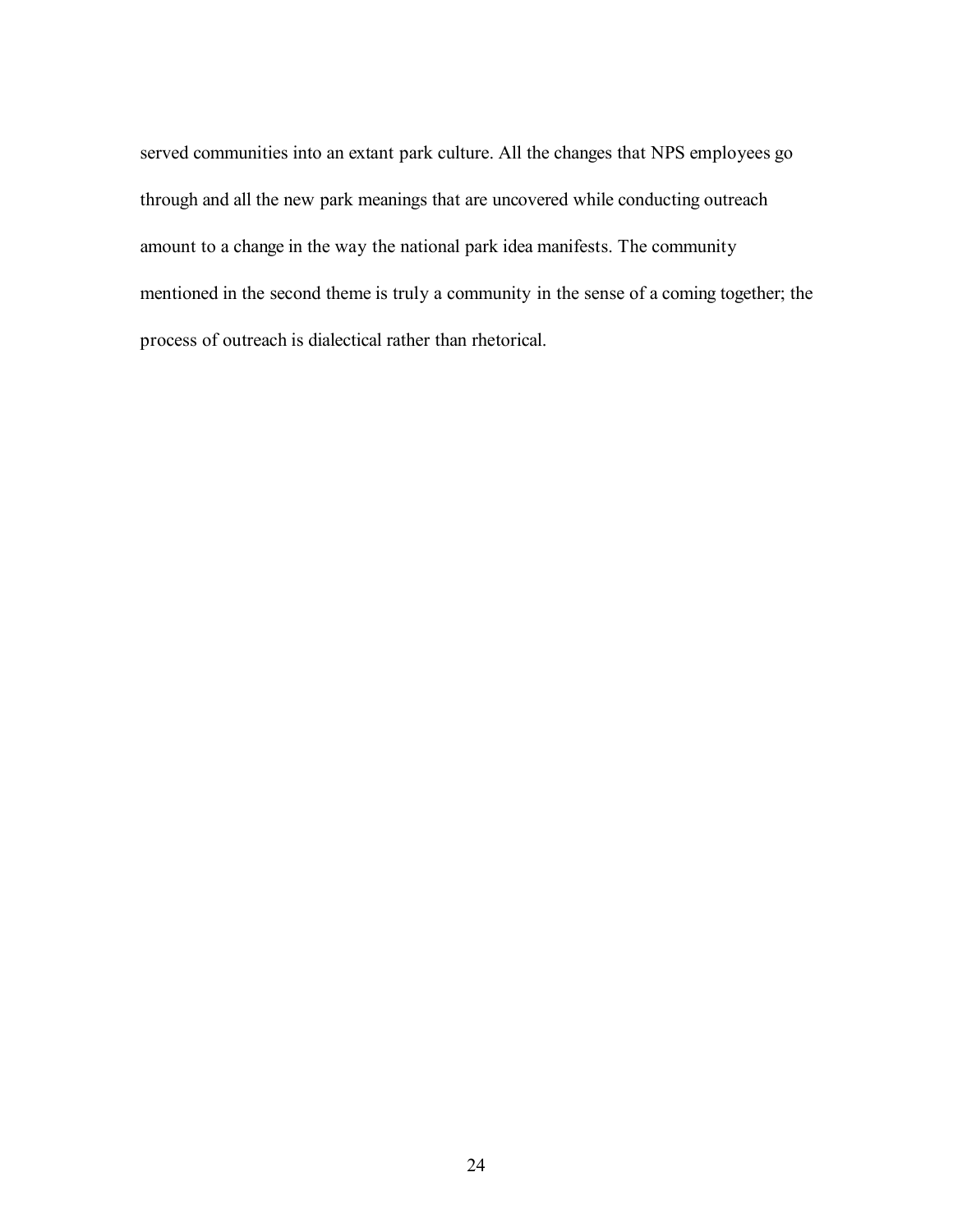### **CONCLUSION**

Outreach to people from under-served communities by the NPS is intensely personal: it is motivated by concern for the health of people; its goal is to create a larger community of "park people"; it uses methods that create person-to-person connections; and it may not succeed – or even be taken up – because it involves so much personal risk and discomfort for those who do it. The NPS employees that were interviewed do not see their work in outreach as attempting to remove barriers to participation that have been identified by researchers. Instead they see their work as a process of changing the relationship between people from under-served communities and parks.

The NPS seeks to create a world in which parks are "firmly establish[ed] … as part of the local, national, and global community" (National Park Service, 2006). It can do so by developing standards for outreach programs that emphasize the good communication techniques that model outreach programs emphasize. It also must encourage employees to do outreach by mitigating the personal risk and discomfort they face and by rewarding them for doing so.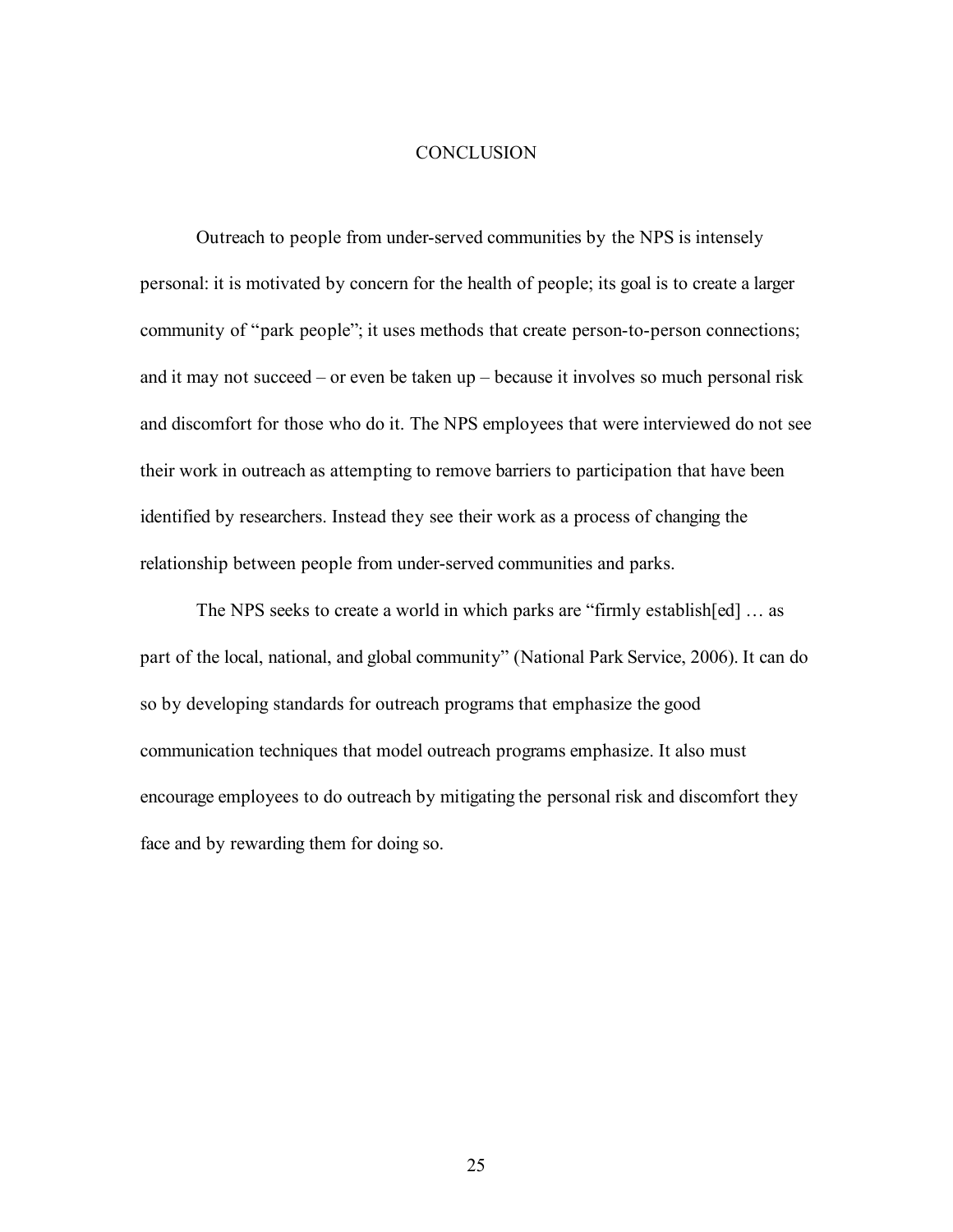### REFERENCES

- Brochu, L., & Merriman, T. (2008). Personal interpretation: Connecting your audience to heritage resources. Fort Collins, CO: InterpPress.
- Brown, A. L. (2001). Amplifying the voices of all Americans: Ethnography, interpretation, and inclusiveness. *Cultural Resource Management, 7*, 15-16.
- Erickson, E. B. (2001). *Rocky Mountain National Park: History and meanings as constraints to African-American park visitation.* Unpublished PhD, Forest Resource Sciences, West Virginia University, Morgantown, WV. Retrieved from https://eidr.wvu.edu/files/2194/Erickson\_Elizabeth\_Dissertation.pdf
- Falk, J. H. (Ed.). (2001). Free-choice science education: How we learn science outside of school. New York: Teacher's College Press.
- Floyd, M. F. (1998). Getting beyond marginality and ethnicity: The challenge for race and ethnic studies in leisure studies. *Journal of Leisure Research, 30*(1), 3.
- Floyd, M. F. (1999). Race, ethnicity, and use of the National Park System. *Social Science Research Review, 1*(2), 1-24.
- Floyd, M. F., Bocarro, J. N., & Thompson, T. D. (2008). Research on race and ethnicity in leisure studies: A review of five major journals. *Journal of Leisure Research, 40*(1), 1-22.
- Gramann, J. H. (1996). *Ethnicity, race, and outdoor recreation. A review of trends, policy, and research* (Natural Resources Miscellaneous Paper No. R-96-1)US Army Corps of Engineers. Retrieved from http://www.dtic.mil/cgibin/GetTRDoc?AD=ADA306913&Location=U2&doc=GetTRDoc.pdf
- Ham, S. H. (1992). Environmental interpretation: A practical guide for people with big ideas and small budgets. Golden, CO: Fulcrum/North American Press.
- Lage, A. (., & Fischer, M. L. (. (1997). *Sierra Club oral history series: Michael L. Fischer, Executive Director of the Sierra Club, 1987-1992 (interview transcript)*. Retrieved May 15, 2010, from http://www.archive.org/stream/execfischersierra00michrich/execfischersierra00michric h\_djvu.txt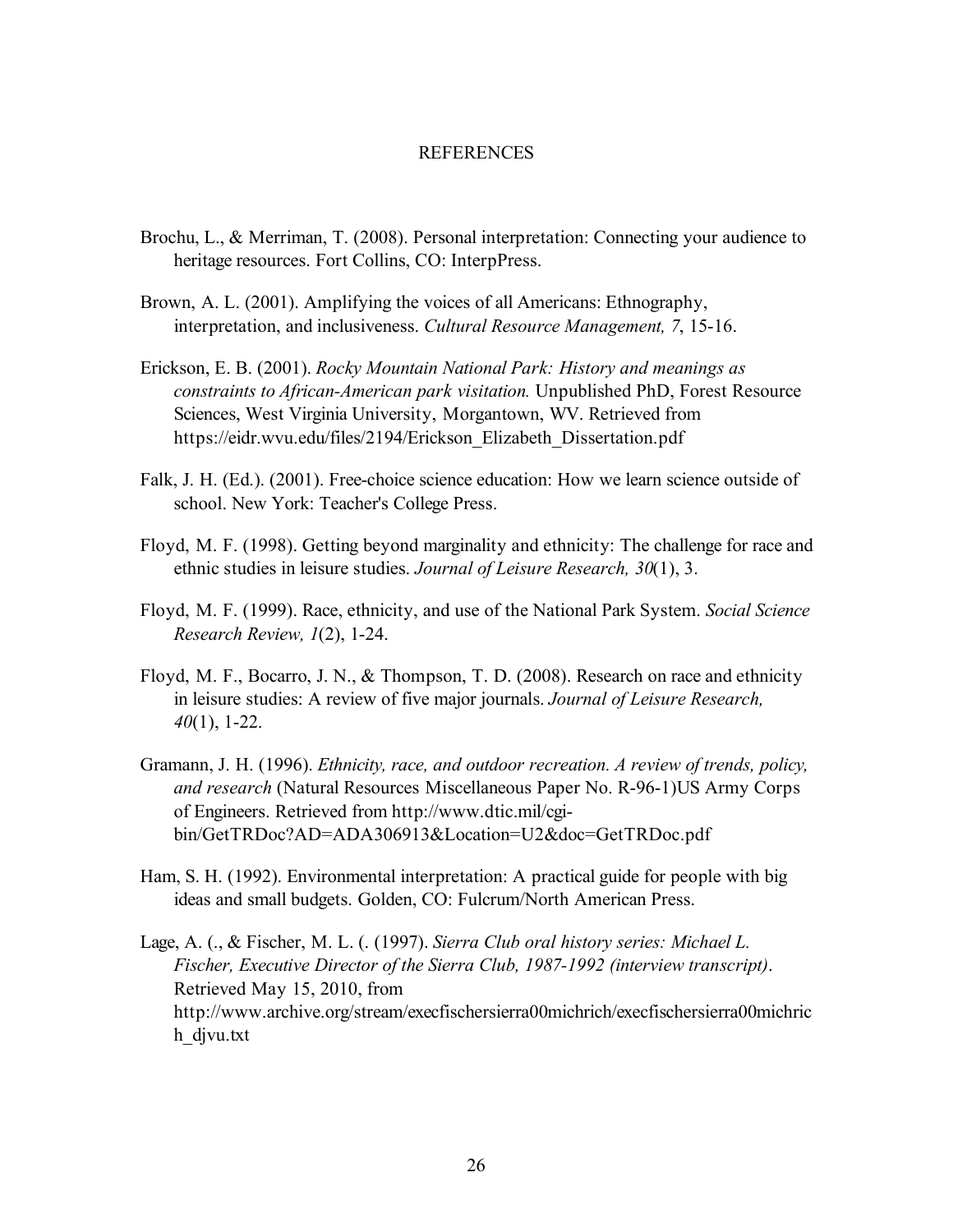- Larsen, D. L. (Ed.). (2003). *Meaningful interpretation: How to connect hearts and minds to places, objects, and other resource*s. Fort Washington, Pennsylvania: U.S. National Park Service, Eastern National.
- Lewis, W. J. (1981). *Interpreting for park visitor*s. Fort Washington, PA: Eastern Acorn Press.
- Louv, R. (2008). Last child in the woods: Saving our children from nature-deficit disorder (Rev. ed. ed.). Chapel Hill, NC: Algonquin.
- National Audubon Society. (2007). *Strategic plan.* Retrieved from http://www.audubon.org/nas/ccc.html
- National Park Service. (2005). *Director's Order #6: Interpretation and education.* Retrieved from http://www.nps.gov/policy/DOrders/DOrder6.html
- National Park Service. (2006). *Management policies.* No. ISBN 0-16-076874-8). Washington, DC: United States General Printing Office.
- National Park Service. (2010). *Interpretive development plan*. Retrieved May 16, 2010, from http://www.nps.gov/idp/interp/index.htm
- National Park Service Organic Act, 14 U.S.C 1, 2, 3, and 4 (1916).
- National Parks Second Century Commission. (2010). *Connecting people and parks committee report.* National Parks Conservation Association. Retrieved from http://www.npca.org/commission/pdf/Committee\_People\_and\_Parks.PDF
- Runte, A. (1997). *National Parks: The American experienc*e (3rd ed.). Lincoln, NE: University of Nebraska Press.
- Sahagun, L. (2007, December 30). Audubon scoping out a diverse membership*. Los Angeles Times,* pp. B1.
- Seidman, I. (2001). Interviewing as qualitative research: A guide for researchers in education and the social sciences. New York: Teachers College Press.
- Shinew, K. J., Stodolska, M., Floyd, M. F., Hibbler, D., Allison, M., Johnson, C. Y., et al. (2006). Race and ethnicity in leisure behavior: Where have we been and where do we need to go*? Leisure Sciences, 2*8(4), 403-408.
- Sierra Club. (2008). *Sierra Club diversity statement*. Retrieved May 15, 2010, from http://www.sierraclub.org/diversity/